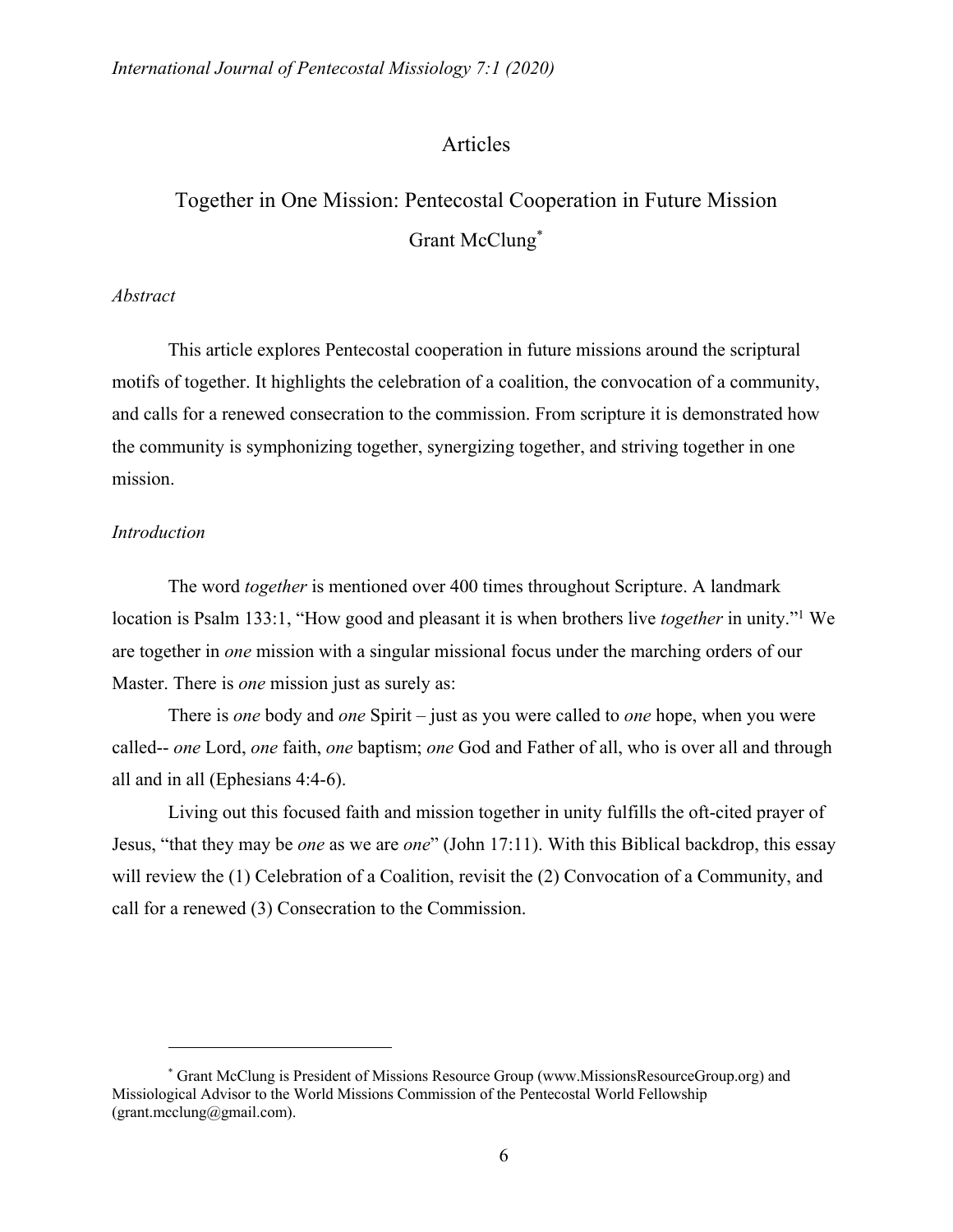## *I. Celebration of a Coalition*

One of the models of Pentecostal cooperation has been the global fellowship gathered around the Pentecostal World Fellowship (PWF). It is evident from its originally-stated selfidentity that the PWF values and promotes cooperation in world evangelization, seeing itself as: "a *cooperative* body of Pentecostal churches and groups worldwide of approved standing. It is not a legislative body to any national entity, but it is rather a *coalition* of commitment for the furtherance of the gospel to the ends of the world."2

The purposes of the Pentecostal World Fellowship (PWF) are centered in and around world evangelization. A number of agreed-upon synonyms of "cooperation" are found in the PWF's purpose statements with words (italicized) such as: *partnerships, sharing information, encouraging and assisting one another*, *promoting harmonious relationships*, *worldwide prayer networks,* and *coordinated* prayer.3

World Missions Forums have been offered at the triennial gatherings of the Pentecostal World Conference for years. The initiation of a PWF World Missions Commission (WMC) was discussed at the Pentecostal World Conference in Johannesburg, South Africa in 2004.4 Thus, at the 2019 conference in Calgary, Alberta, Canada, the WMC celebrated 15 years of collaboration.

The statements of purpose, vision, and methods from the WMC highlight an environment of *cooperation* and flexibility. Their vision is to provide a sound, Biblical, and missiological basis for holistic world missions activities and motivate members to greater *synergy* and *cooperation.* They provide forums for the *exchange* of information and missiological reflection (web-based activities, conferences, and gathering of specialists). Space is given with the fellowship of the WMC for the creation of specific *partnerships* in world missions. They also encourage a world missions focus through plenary and other sessions in the triennial PWF conferences.5

The collaborative WMC environment provides time for *prayer and worship together*. This atmosphere has brought the personal and corporate benefits associated with spiritual renewal, spiritual growth, and spiritual formation. Friendships among missions leaders have created an avenue of ongoing communication and *pastoral care.*

This coalition of commitment has created space for *peer resourcing*, whereby missions advocates are brought together to help one another providing *in--service training* and *personal*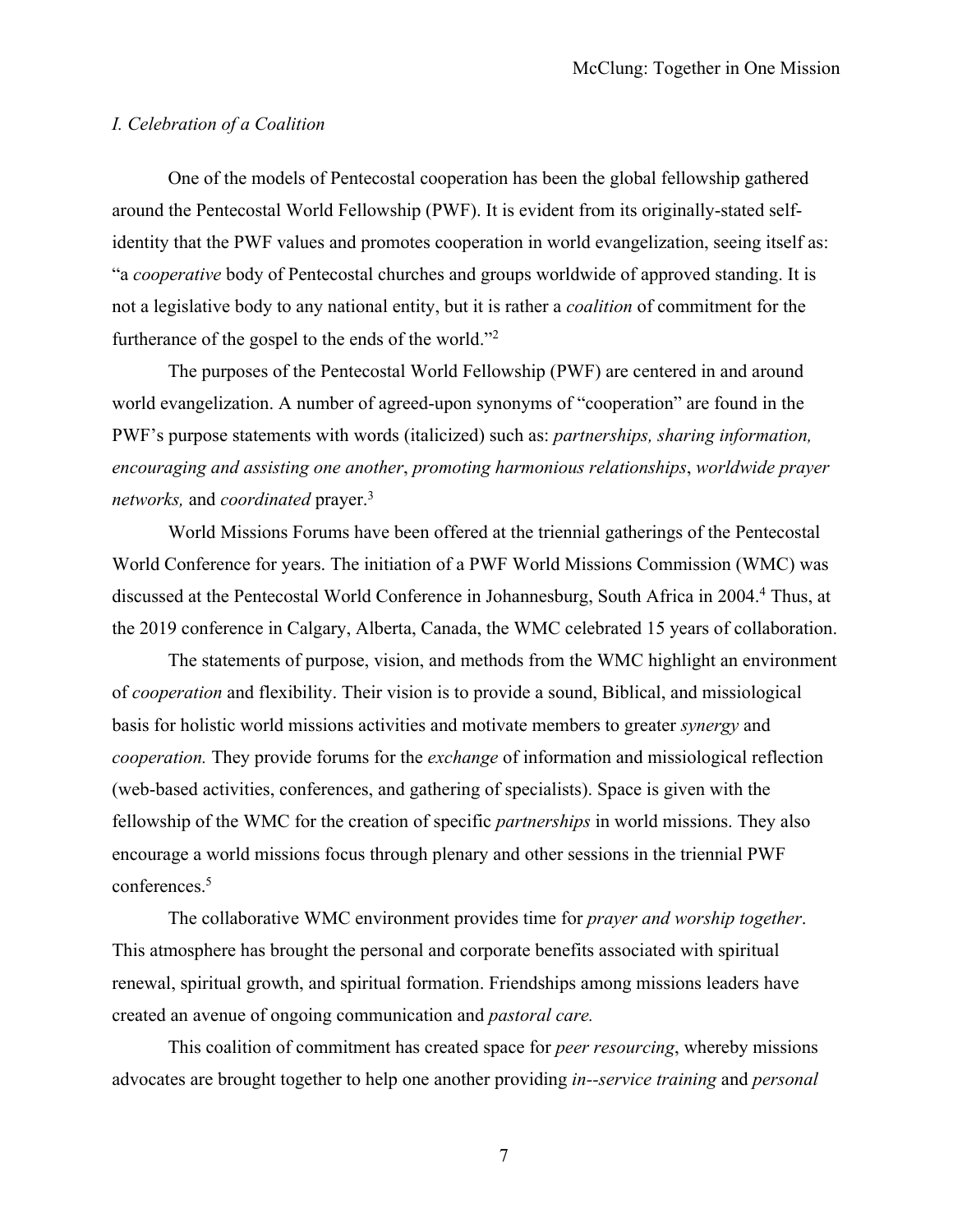*growth* during meetings of the WMC lead team, WMC meetings, and PWC World Missions Forums. This ministry is valuable to missions directors and executives, missionaries, short termers, tentmakers, business as mission people, mission educators, and missiologists.

The content presentation and interactive discussions in these gatherings have provided information and *insights on issues and trends*. Over the years we have discussed such themes as media ministry, unreached people groups, benevolence and social action, human trafficking, diaspora mission, business as mission, intercessory prayer, member care, urban mission, missionary mobilization/training, local church in mission, missions-sending structures and models, intergenerational leadership, cooperation principles, mission in restricted contexts, and reaching secularists. A website with *news and resources* has been created at www.pwfmissions.net and additional social media platforms/services are being developed. A regular *newsletter* circulates information, announcements, and resources. Reading *resources* have been published in our publication series.<sup>6</sup>

## *II. Convocation of a Community*

As Pentecostals, we celebrate the "coalition of commitment" toward world evangelization, and we affirm that it is the work of the Holy Spirit of God among us. We acknowledge that cooperation in world mission is more than a human enterprise. It is the divine will and action of our Sovereign God on mission who calls us into the holy convocation of a missional community.

We embrace the Church, "as a Spirit-infused living organism, the agent of God's Kingdom on earth. The plan of God for the restoration of the world is fulfilled in the Kingdom mission of Jesus, the Spirit of Pentecost, and the emergence of communities of Christfollowers."7

Pentecostal Bible scholar French L. Arrington provides additional insight into this community called together on mission with God: "God's people are members of a close-knit fellowship. Scripture uses a number of compound nouns to express this Christian togetherness – 'fellow citizens,' 'fellow heirs,' 'fellow laborers,' 'fellow prisoners,' 'fellow servants,' and 'fellow soldiers.' The Apostles' Creed calls it the 'communion of the saints.'"8

The Apostle Paul acknowledged that he, his team, and the network of their collaborating churches experienced a unique fellowship in the work of the gospel. He knew that this missional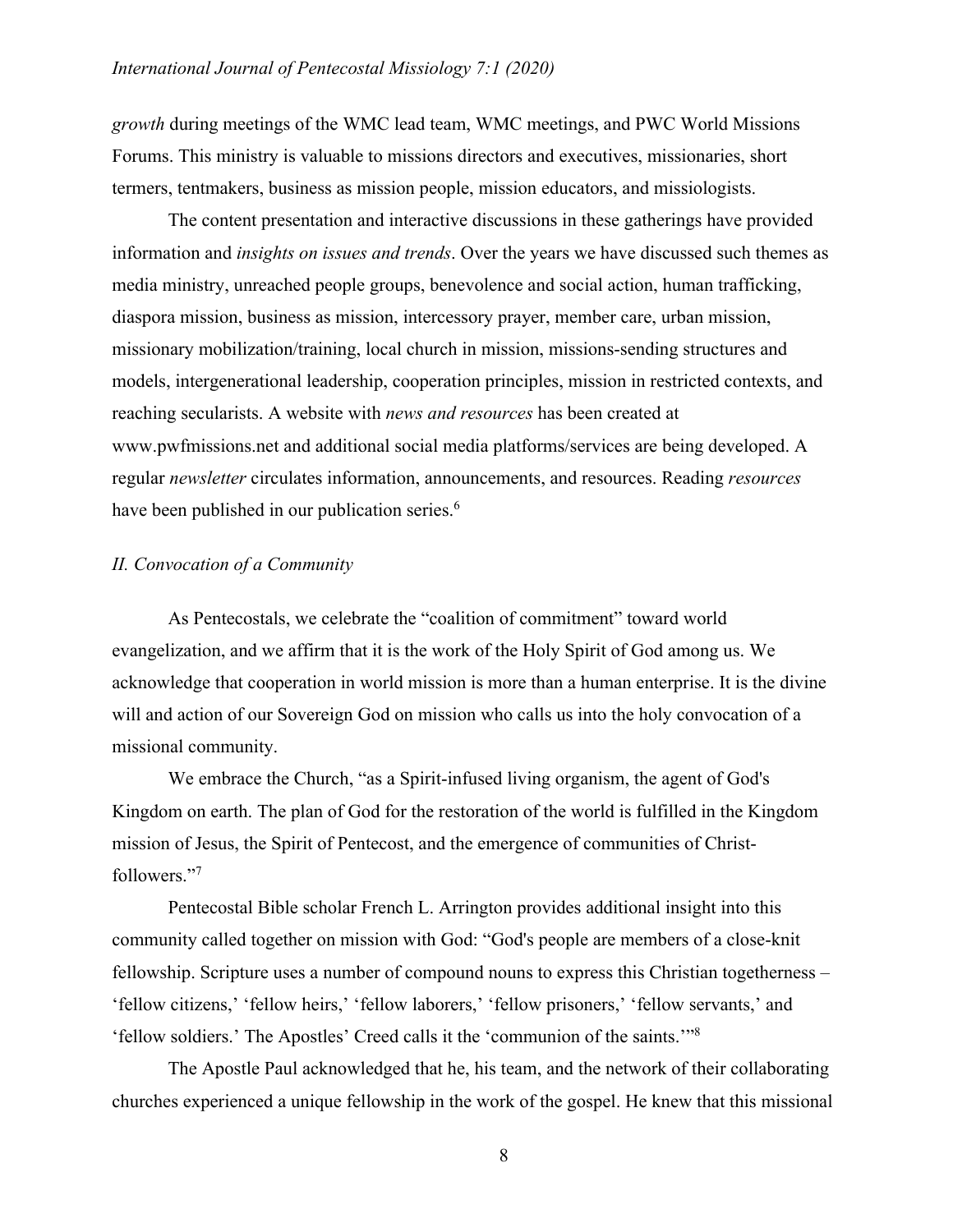relationship, such as the one he enjoyed with the church in Philippi, was called into being under the Lordship of Jesus Christ. He told the Philippian church, "I always pray for you with joy because of your partnership in the gospel from the first day until now" (Philippians 1:4b-5).

William T. Snider reviews this special relational missionary – local church partnership.<sup>9</sup> He traces the work of Joseph Henry Thayer and George W. Peters, who expanded and elaborated on the term of "partnership": Partnership is the word *koinonia*, which Thayer translates as: fellowship, association, community, communion, [and] joint participation.<sup>10</sup>

This depth of meaning takes us much further than the definition of partnership as it is considered in many current publications. Peters, in analyzing Philippians, states that Paul uses the word four times: "fellowship in the gospel" (1:5), "fellowship in the Spirit"  $(2:1)$ , fellowship in sufferings"  $(3:10)$ , [and] "fellowship in my affliction"  $(4:14)$ . In  $4:15$ , a related word is used to express the fact of financial sharing in his life and ministry.<sup>11</sup>

These brief observations on Pentecostal ecclesiology and the Philippian model of partnership demonstrate the spiritual/relational nature of cooperation. It is something more profound than a simple business decision or memorandum of agreement to work together. There is something far deeper. It is a divine convocation, a holy calling to cooperation lived out in missional community.

Images of cooperation are found in three Biblical terms: *symphony, synergy*, and *strive.* God calls the missional community to cooperative symphonizing, synergizing, and striving together in one mission. These three processes defined in Scripture provide us with practical principles for cooperation in mission.

#### *Symphonizing Together in One*

In modern usage, definitions and descriptions, *symphony* describes a consonance of sounds or harmony of color (as in a painting). It depicts the harmonious agreement or concord of sound in a concert of vocal or instrumental music. It is the word used for a large orchestra of winds, strings, and percussion that plays symphonic works.<sup>12</sup>

The Biblical Greek term *sumphoneo* literally means *to sound together*, combining *sun* (together) and *phone* (a sound). It means to be in accord, primarily of musical instruments.13 It is translated into Scripture with the English language of *agree*: "Again, I tell you that if two of you on earth *agree* [*sumphoneo*] about anything you ask for, it will be done for you by my Father in heaven. For where two or three *come together* in my name, there am I with them" (Matthew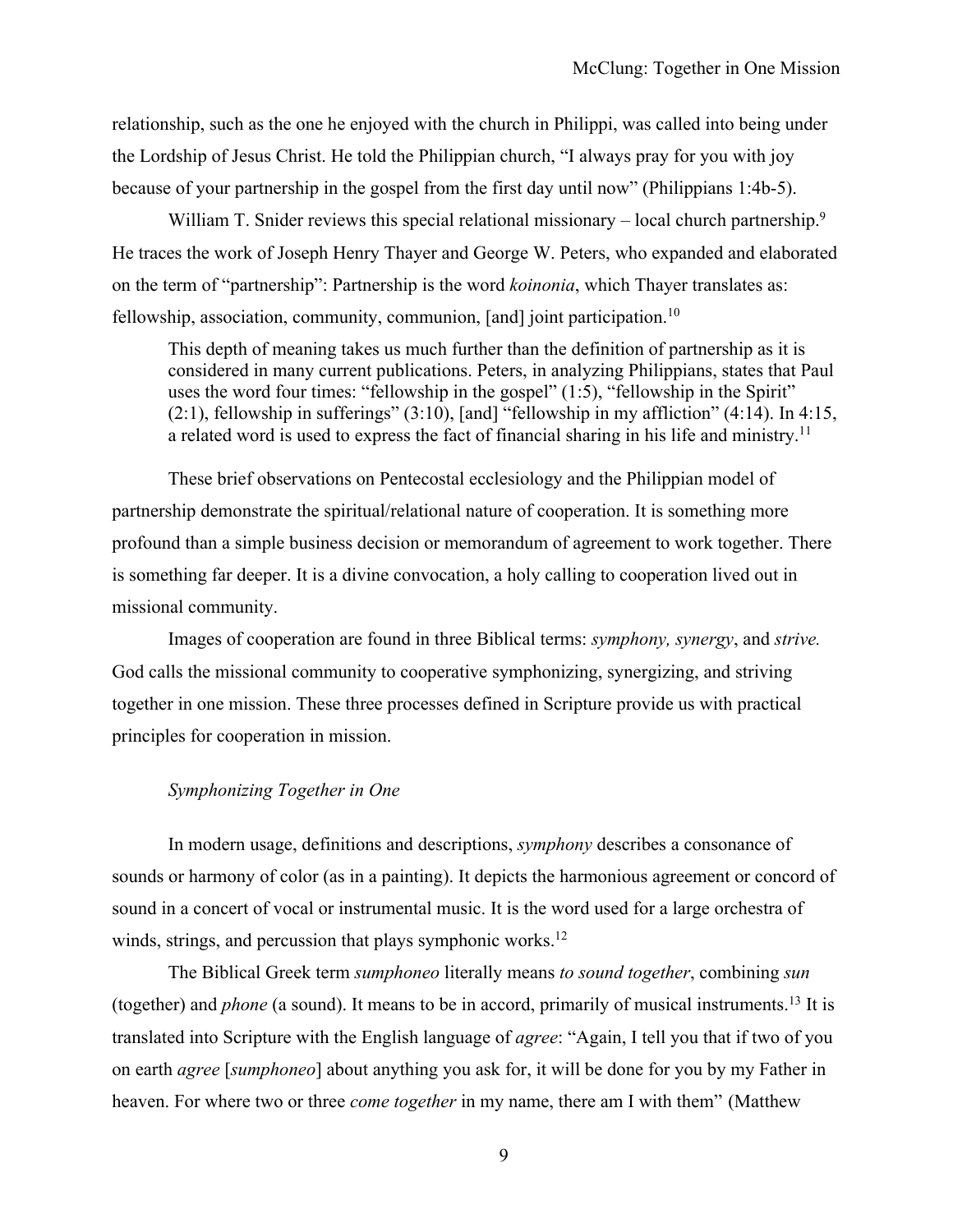### *International Journal of Pentecostal Missiology 7:1 (2020)*

18:19-20). An additional translation highlights the poetic imagery of phonetic and musical harmony: "if two of you on earth *symphonize* your praying."<sup>14</sup> The Voice Bible elaborates additional theological and practical insights: If two or three of you *come together as a community* and *discern clearly* about anything, My Father in heaven will bless that discernment. For when two or three *gather together in My name*, *I am there* in the midst of them."15

Symphonizing Together in One Mission: Cooperation Principles

- 1. Cooperation means coming together as community (even as small as two or three) in Jesus' name for communication, listening, discernment, and worship.
- 2. Cooperation moves beyond dialogue to trialogue, partnering cooperating individuals with God.
- 3. Cooperation brings God's blessing and the presence of Jesus.
- 4. Cooperation is a symphony of harmony pleasing to God.
- 5. Cooperation brings the will of God on earth.

Reader Reflection:

What is God speaking to me about *symphonizing* together in one mission?

### *Synergizing Together in One Mission*

Latin and Greek usages of the word synergy typically meant, "joint work, a working together, cooperation, and helping one another in work." Today, it is generally defined as, "The combined power of a group of things when they are working together that is greater than the total power achieved by each working separately." Selected synonyms of synergy include the words: alliance, coaction, collaboration, harmony, interaction, synergism, and symbiosis.16

Synergy and synergism in mission was popularized in evangelical missions circles by William D. Taylor and associates from the Missions Commission of the World Evangelical Alliance (WEA). The papers from a June 1992 WEA consultation, "Towards Interdependent Partnerships," were later published under the title, *Kingdom Partnerships for Synergy in Missions*. In his Introduction, Taylor noted: The term "synergy" is a fascinating one and rather new for many of us. One observer states that "synergism" occurs when the output is greater than the sum of the inputs. For example, using an illustration from nature, one draft horse can pull four tons. If you harnessed two draft horses together, they can pull twenty-two tons.<sup>17</sup>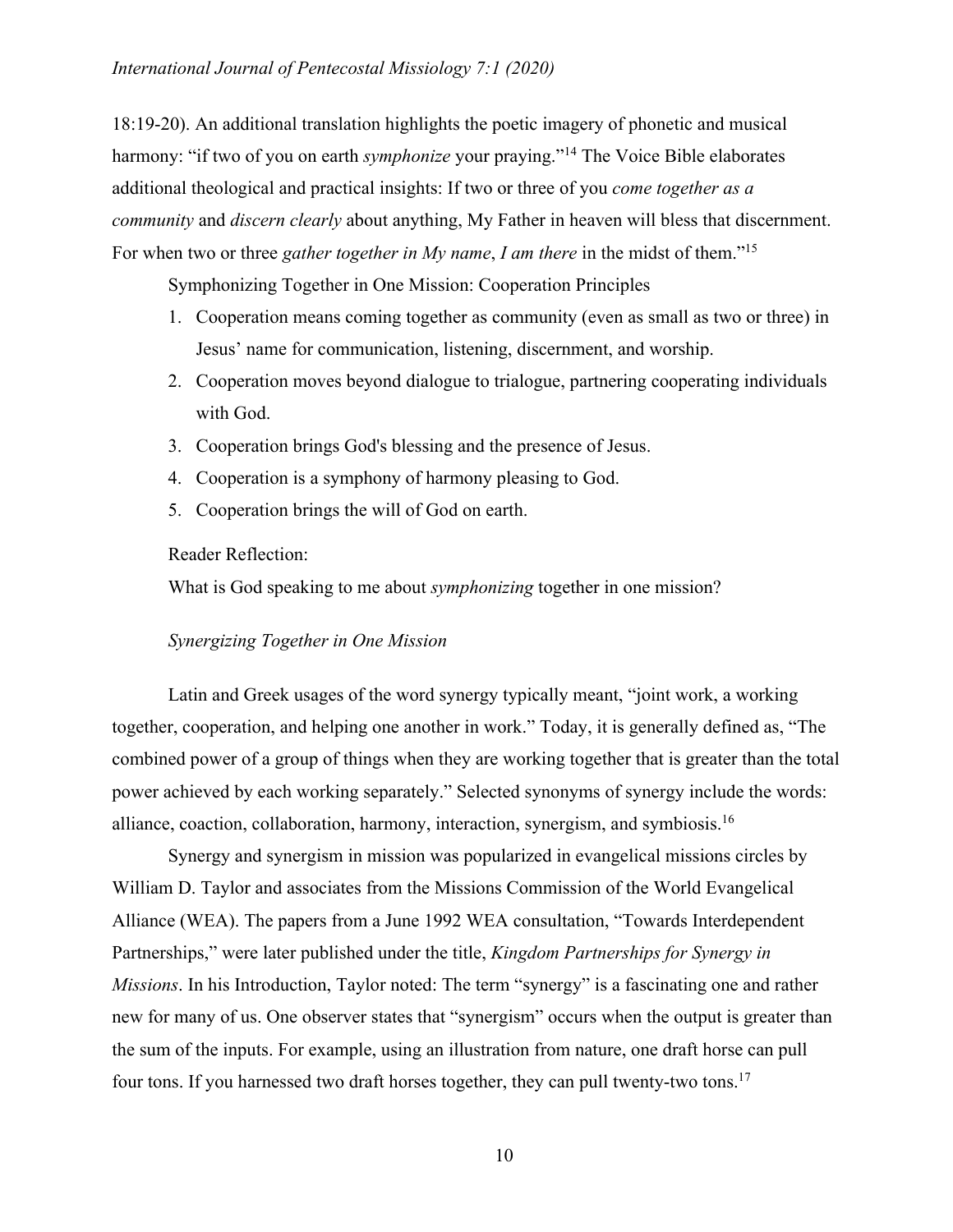The term "synergy" has roots in Biblical Greek terms such as *sunergeo* and *sunergos*  which means "to work with or together." These terms combine the words *sun* (together) and *ergos* (work/worker). They are translated as "work fellow, fellow-worker, companion, helper, and laborer," and all references are found in Philippians 2:25; Romans 16:21; Colossians 4:11; and 2 Corinthians  $6:1$ .<sup>18</sup>

The idea of "working together" in various references includes not only the idea of cooperation between human workers; but it also indicates how human workers cooperate with God, as God works with them. For example:

- 1. "Then the disciples went out and preached everywhere, and *the Lord worked with them* and confirmed His word by the signs that accompanied it" (Mark 16:20).
- 2. "As God's fellow workers" (2 Corinthians 6:1); "As God's *partners* (New Living Translation); "As for those of us working as His *emissaries*" (The Voice Bible); "As *cooperators* with God Himself" (J.B. Phillips)<sup>19</sup>.

Mark L. Williams highlights this divine activity in cooperation:

Paul knew collaboration was more than mere human cooperation between Christian leaders. He was fully aware that both he and his coworkers belonged to God as bondservants and nothing could be accomplished without the partnership of the Triune God through the anointing of the Holy Spirit. Therefore, Paul's letters are full of his requests for prayer to ministry partners in local churches, and reminders that he is also praying for them.20

An oft-cited classic passage is 1 Corinthians 3:9, "For we are God's fellow workers; you are God's field, God's building." The Voice Bible reads, "We are *gardeners and field workers* laboring with God. You are the *vineyard*, the garden, the house where God dwells." Here is the extended backstory:

"Who is Apollos, and who is Paul, that we should be the cause of such quarrels? Why, we're only servants. Through us God caused you to believe. Each of us did the work the Lord gave us. My job was to plant the seed in your hearts, and Apollos watered it, but *it was God, not we, who made it grow*. The ones who do the planting or watering aren't important, but *God is important because he is the one who makes the seed grow*. The one who plants and the one who waters work as a team with the same purpose. Yet they will be rewarded individually, according to their own hard work. We *work together* as partners who belong to God. You are God's field, God's building – not ours" (1 Corinthians 3:5-9, New Living Translation).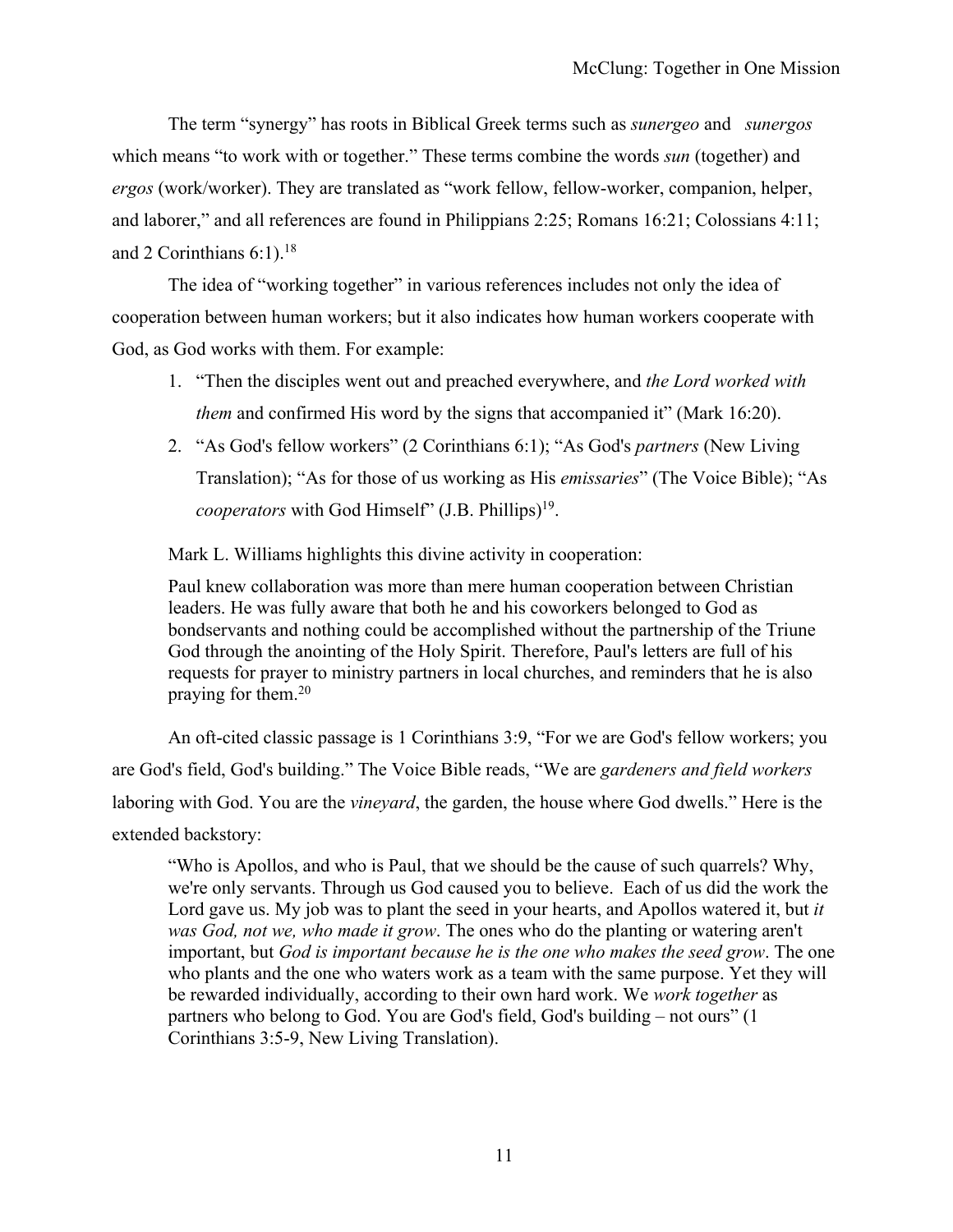## *International Journal of Pentecostal Missiology 7:1 (2020)*

These passages illustrate the "trilateral synergy," which involves cooperating parties and God's Holy Spirit. Billy Wilson says that unity and cooperation in the Holy Spirit increases anointing and power:

Something supernatural transpires when the people of God unite together! Unity is like the consecration oil that was poured upon Aaron to position him in the office of high priest (Exodus 30:22-30). When we dwell in harmony with our brothers and sisters, the oil of the Holy Spirit increases upon us, strategically equipping us for the work God has for our life in this generation. And, that work for today's church is world evangelization. We need God's oil to set us in place for effectiveness in our mission. When God's people unite together, supernatural power and energy is released. I call this dynamic "supernatural synergy."21

From the earliest days of the first intercultural sending movement from the church at Antioch (Acts 13), the Holy Spirit built upon the team partnership model provided in the gospels by our Lord (see Luke 9.1ff and 10.1ff). In Antioch, the leadership (Paul included) waited together in spiritual symphony. Then the Holy Spirit called, and the church recognized and released. In a *trilateral, supernatural synergy,* three entities cooperated together: the Holy Spirit, the Church, and the missionaries.

William Brooks demonstrates that teamwork was the template for Paul and his associates. "Paul was not a loner," he reminds us. "He developed deep, long-lasting relationships by mentoring others and training them for ministry. The Book of Acts and the Epistles mention [100] different people associated with the apostle Paul, [38] of whom were co-workers."<sup>22</sup>

Paul's co-workers became his close friends. He used the term *adelphos* ("brother") 18 times in the 16 chapters of Romans – indicating close ministry friendship among both women and men (i.e. "brethren"). The term was an affectionate expression of interest and concern for his friends in Rome. He knew them, greeting 35 individuals by name in the final 27 verses of the book (Romans 16).<sup>23</sup>

The list of commendations in Romans 16 begins with "Phoebe, our sister," who probably had delivered this letter to the Romans. In addition, "Paul's greetings to no less than eight women in this chapter indicate that women performed distinguished service in the churches."24 He valued and honored female co-workers.

Synergizing Together in One Mission: Cooperation Principles

1. Cooperation with God becomes miraculous as the Lord works with us.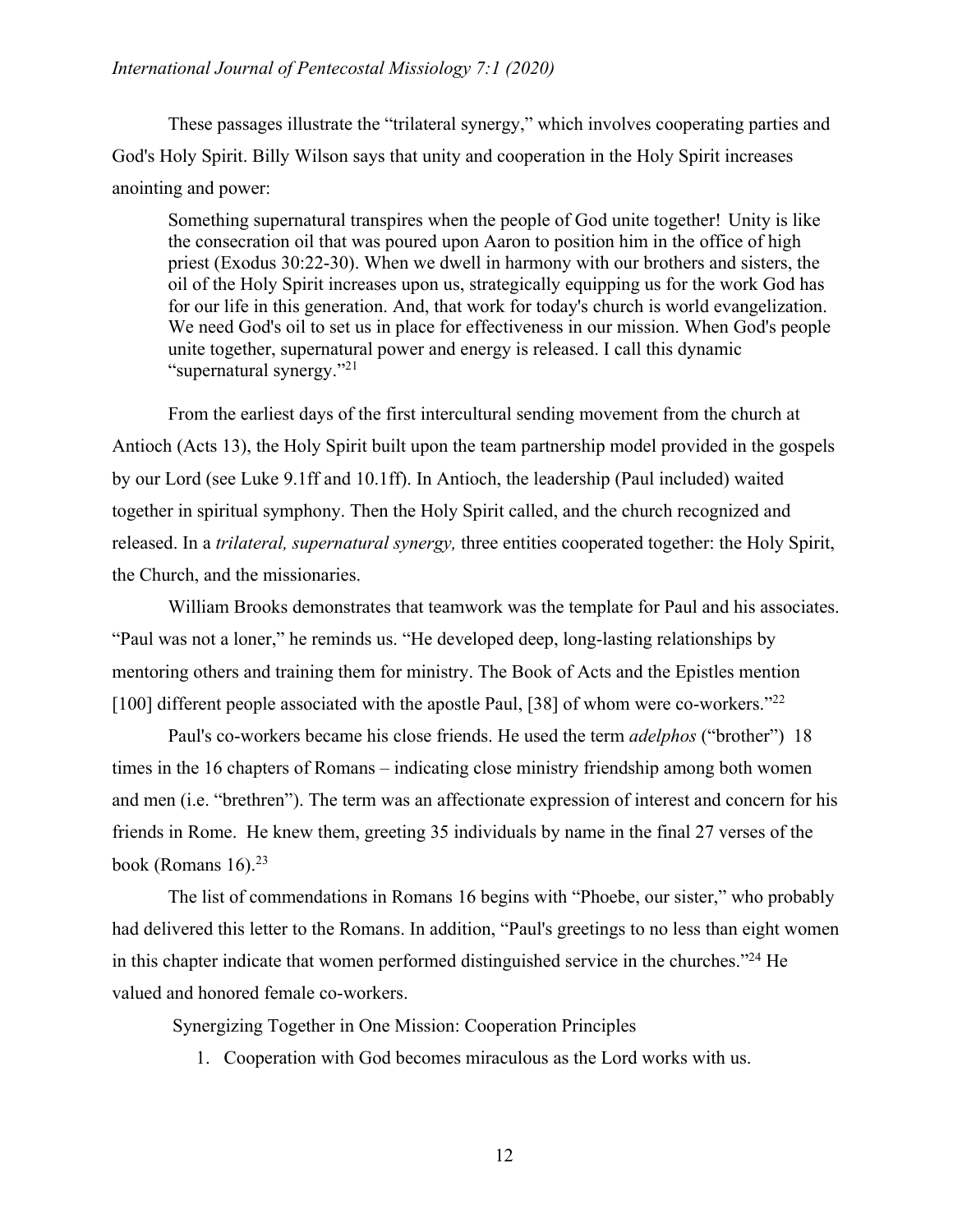- 2. Cooperation means we synergize with God Himself as *His* partners, emissaries, and co-operators.
- 3. Cooperation demonstrates God's ownership of the workers and the work.
- 4. Cooperation increases anointing and power, creating room for the Holy Spirit to work in supernatural synergy.
- 5. Cooperation displays diversity (ethnic, gender, socioeconomic, and age).
- 6. Cooperation builds long-lasting relationships and friendships.

Reader Reflection:

What is God speaking to me about *synergizing* together in one mission?

#### *Striving Together in One Mission*

The word *strive* means "to devote serious effort or energy: to struggle in opposition, content; and to fight vigorously." Synonyms for this term include: attempt, try, aim, aspire, labor, seek, toil, venture, work, strain, travail, battle, and combat.<sup>25</sup>

The word, which comes into modern Scripture translations as "strive," comes from Biblical Greek terms such as *sunathleo*, a combination of the words *sun* (with) and *athleo* (contend, labor, strive); and the word *sunagonizomai*, combining *sun* (with) and *agonizomai* (strive).26 "[W]ith one mind *striving together* (*sunathlontes*, from *sunathleo*) for the faith of the gospel" (Philippians 1:27, King James Version). "Strive together [*sunagonizomai*] with me in your prayers to God for me" (Romans 15:30, King James Version).

From the template of his letter to the Philippians, Paul lays out the need for our cooperative partnership in terms of a common *cause* and a common *struggle* against opposition to the gospel. Our common *cause* is "partnership in the gospel" (1:5) and our common *struggle* is "defending and confirming the gospel"  $(1:7)$ . We stand together, "firm in one spirit, contending as one man for the faith of the gospel"  $(1:27).^{27}$  The Voice Bible reads, "continue to stand, united in one spirit, single-minded in purpose as you *struggle together* for the faith of the gospel."

Other translations (1:27) include "working side by side" (Holman Christian Standard Bible), "fighting shoulder to shoulder" (Weymouth), and "continuing to cooperate in the fight" (Williams). Do this, Paul says, "without being frightened in any way by those who oppose you"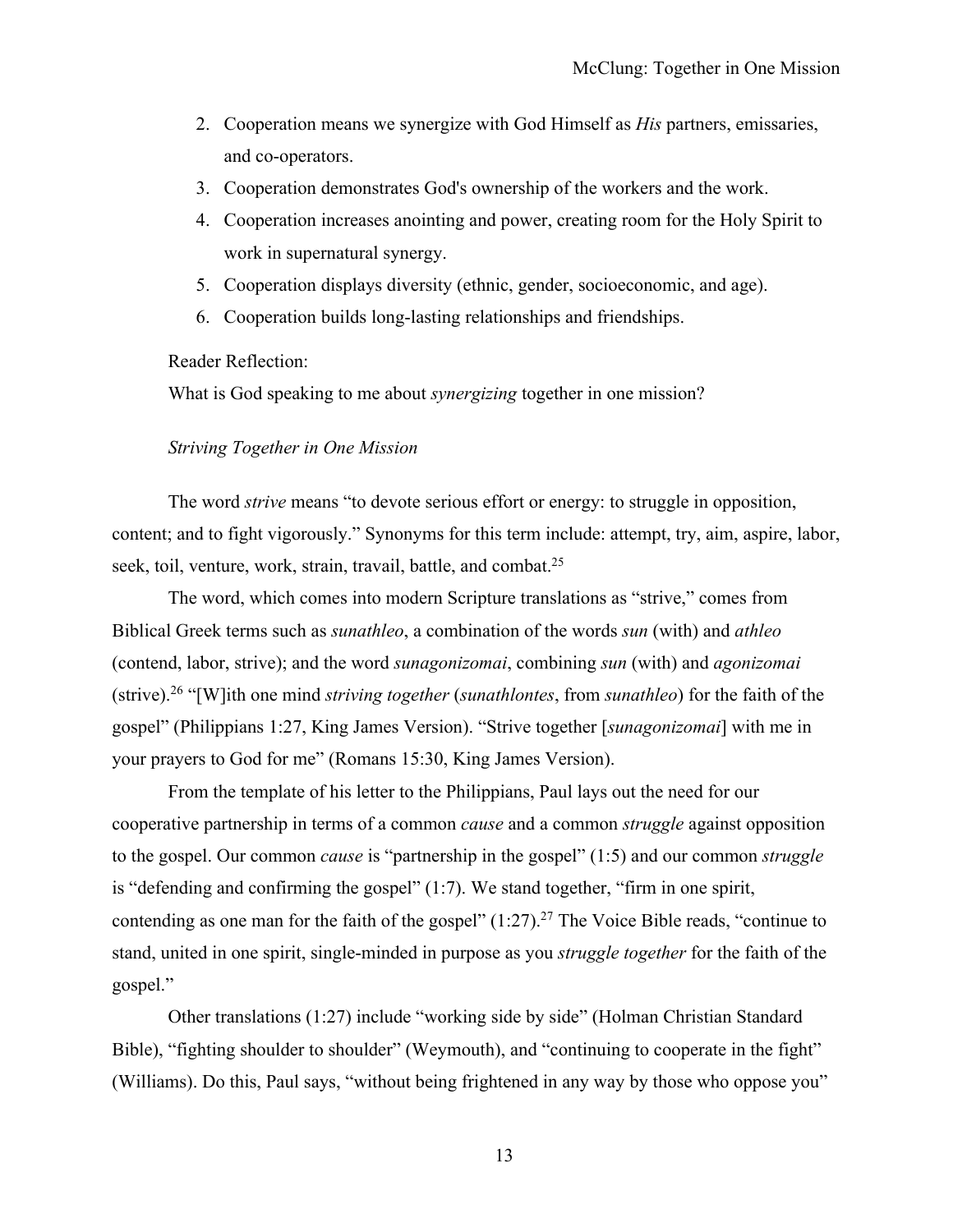(1:28). This phrase is also translated as, "Show a bold front at all points to your adversaries (Knox)."28

This striving together "shoulder to shoulder" language reminds us of the solidarity demonstrated by leadership on the Day of Pentecost. The commotion stirred by the outpouring of the Holy Spirit brought together a confused and bewildered crowd – some of whom quickly turned to mockery and thinly-veiled opposition.

Recognizing a need for clarity and remembering how such restless crowds could suddenly become violent, the apostles *stood up* and Peter *spoke up* with gospel proclamation. Whoever is speaking up, we are standing up together.

Note the *cooperative solidarity* of Acts 2:14 in various readings: "But Peter, *standing up with* the eleven" (King James Version); "Then Peter, with the eleven *standing by him*  (Phillips);"29 "Then Peter *stepped forward* with the eleven other apostles" (The New Living Translation); "As the *twelve stood together*" (*The Voice Bible*). Only one is speaking but the message is from the *entire leadership*.

Paul uses this imagery of *working together* and *fighting together* as he honors and commends, "Epaphroditus, my brother, fellow worker (*sunergon*), and fellow soldier (*sustratiotes*)" (Philippians 2:25). Weymouth translates the phrase, "he is my brother and comrade both in labor and in arms."30 The Voice Bible translation captures the close affection and bond, which Paul had with his friend: "He has become my dear brother in the Lord. We have *worked well together* and *fought great battles together*, and he was an encouraging minister to me in my time of need."

The term translated "fellow soldier" (*sustratiotes*) is used metaphorically of fellowship in Christian service, commending one who suffers and endures hardship in the cause of Christ.<sup>31</sup> Toward the end of his ministry, Paul would encourage young Timothy with the same imagery. "Endure hardship with us," he urged him, "like a good soldier of Christ Jesus" (2 Timothy 2:3).

The language of striving together also appears in Paul's letter to the Romans. There, it takes on the dimension of a spiritual struggle in prayer. He was preparing to move beyond Rome into new fields among the unreached. He was asking them in advance to become the next sending base for a new assault on enemy territory. Prior to closing with personal greetings and commendations, he issued an urgent appeal for cooperation in prayer. He understood the coming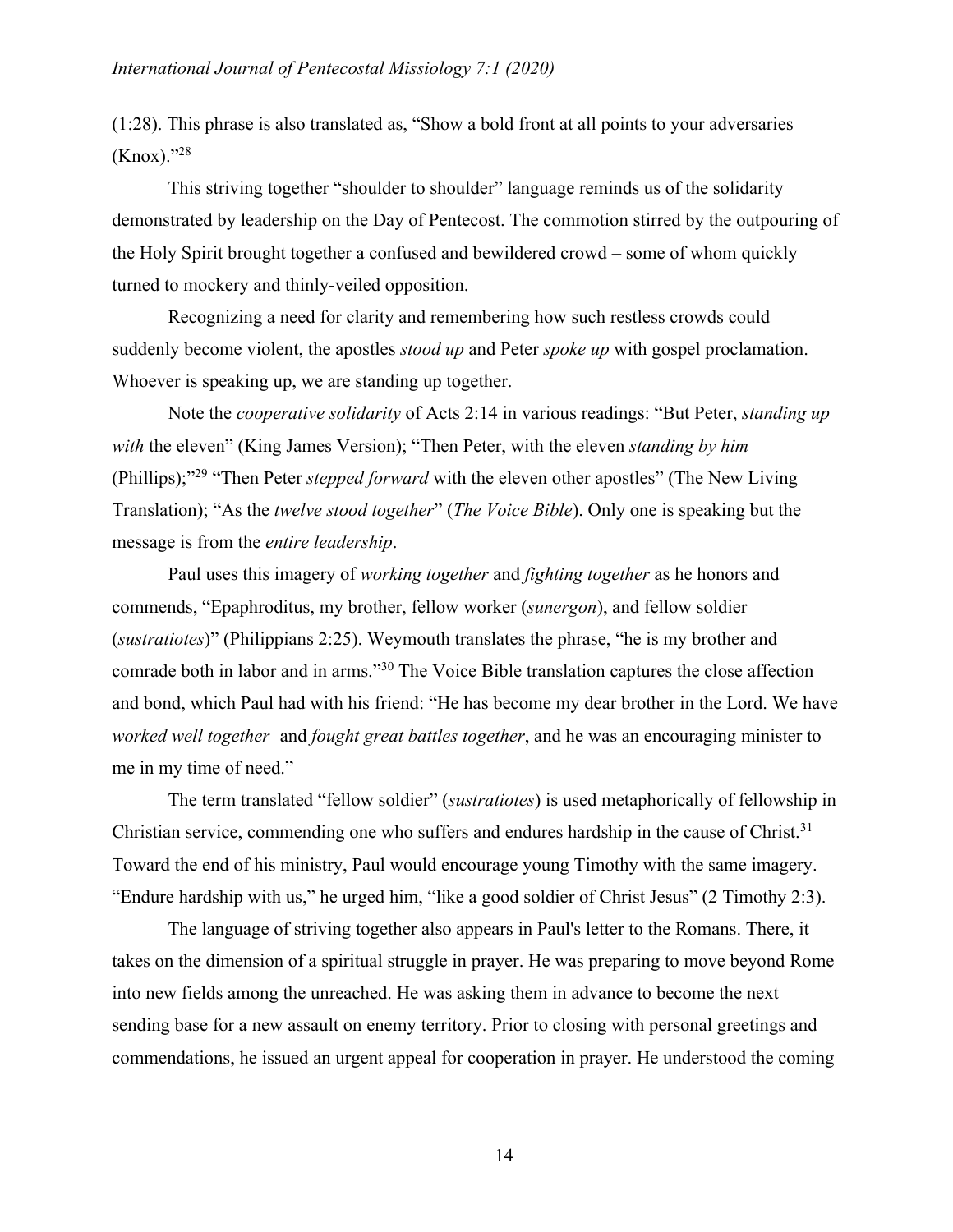struggle in advancing the gospel into new territories among new people groups and cultures. He knew there would be Satanic opposition.

Before that, he would journey back to the dangerous context of Judea where he would surely encounter enemies of the gospel. In the passionate language of interdependence, he called upon his friends to, "Strive together [*sunagonizomai] with me* in your prayers to God *for me*" (Romans 15:30, King James Version, italics mine). In the following plea for intercessory prayer, I have italicized four partners integrated into a *cooperative quadrilateral synergy in prayer*: "I urge *you, brothers*, by our *Lord Jesus Christ* and by the love of *the Spirit* to join *me* in my struggle by praying to God for me. Pray that I may be rescued from the unbelievers in Judea and that my service in Jerusalem may be acceptable to the saints there, so that by God's will I may come to you with joy and together with you be refreshed" (15:30-32).

The Greek expression translated "refreshed" is used metaphorically of lying down together to rest.32 Pictured here as weary, as well as with needing emotional and spiritual support from his co-workers, Paul was open and transparent. He was not afraid to express his interdependence and knew that they would not disappoint him.

The language of striving and struggling in prayer is also used to describe Epaphras, a faithful intercessor for the Colossian church. In his greetings and final instructions to them, Paul reminds them that this dear brother was "always *laboring fervently* for you in prayers" (Colossians 4:12, King James Version; *wrestling in prayer*, New International Version). Study notes published in the *Life in the Spirit Study Bible* expand upon this imagery (Scriptures referenced are from Colossians):

"Laboring," (Gk. *agonizo*, from which we derive the English word "agonize"), denotes an intense desire, an agonizing or a striving in prayer. Faithful NT believers were not only devoted to prayer (4:2) but *agonized* with strong pleadings. The needs of our families, churches, and the world are no less significant today. We must pray fervently, knowing that in our laboring[,] Christ's energy is powerfully working in us (cf.1:29) and His purpose [is] being realized on behalf of others.33

This deep, intensive cooperation in prayer is more than a simple prayer request from Paul. He sees intercessory prayer as indispensable, a vital cooperation together in the Spirit. He writes to the Corinthian church about, "the hardships we suffered in the province of Asia. We were under great pressure, far beyond our ability to endure, so that we despaired even of life" (2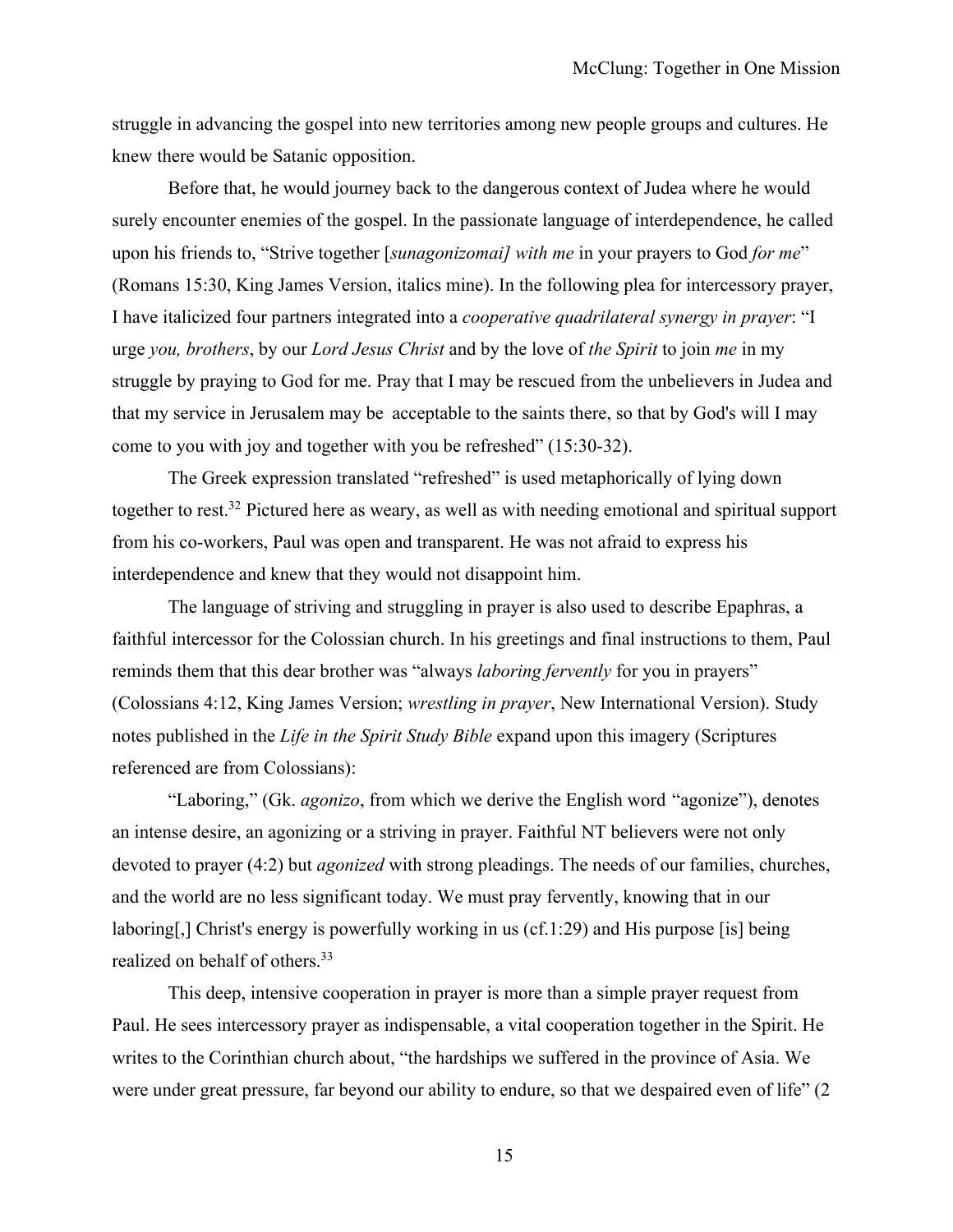Corinthians 1:8). He testified, however, that God delivered him and his co-workers and believed that the Lord would continue to deliver them into the future --- *with this key proviso*: "as you help us by your prayers" (2 Corinthians 1;11).

Additional translations of 2 Corinthians 1:11 illustrate that Paul is urgently calling upon them for continued collaboration in prayer: "Let me have your co-operation in prayer" (Moffatt); "Only you, too, must help us with your prayers" (Knox); "You can also work together with us, and for us, by your prayers" (Norlie); "and here you can join us and help by praying for us"  $(Philips).<sup>34</sup>$ 

Striving Together in One Mission: Cooperation Principles

- 1. Cooperation recognizes that we are together in a common cause and a common struggle.
- 2. Cooperation requires that we contend shoulder to shoulder in unity for the faith of the gospel.
- 3. Cooperation readies us to stand together, speaking with a united voice.
- 4. Cooperation realizes that there is both a physical and spiritual struggle against the faith.
- 5. Cooperation revitalizes us to endure hardship and face opposition.
- 6. Cooperation rallies us to intense intercession for one another in the work of mission.

Reader Reflection:

What is God speaking to me about *striving* together in one mission?

## *III. Consecration to the Commission*

Reviewing the *celebration of a coalition* and revisiting the *convocation of a community*, we are reminded that God is calling us toward a renewed *consecration to the commission.* This is not an option. It is imperative, indispensable, and incumbent upon us as we move into God's future mission.

Even as we speak of future trends toward tomorrow, our missional leadership today must be sensitive to the Holy Spirit, with sanctified living toward our Lord's imminent return. As world missions influencers, we are urged on toward ongoing spiritual formation with a call to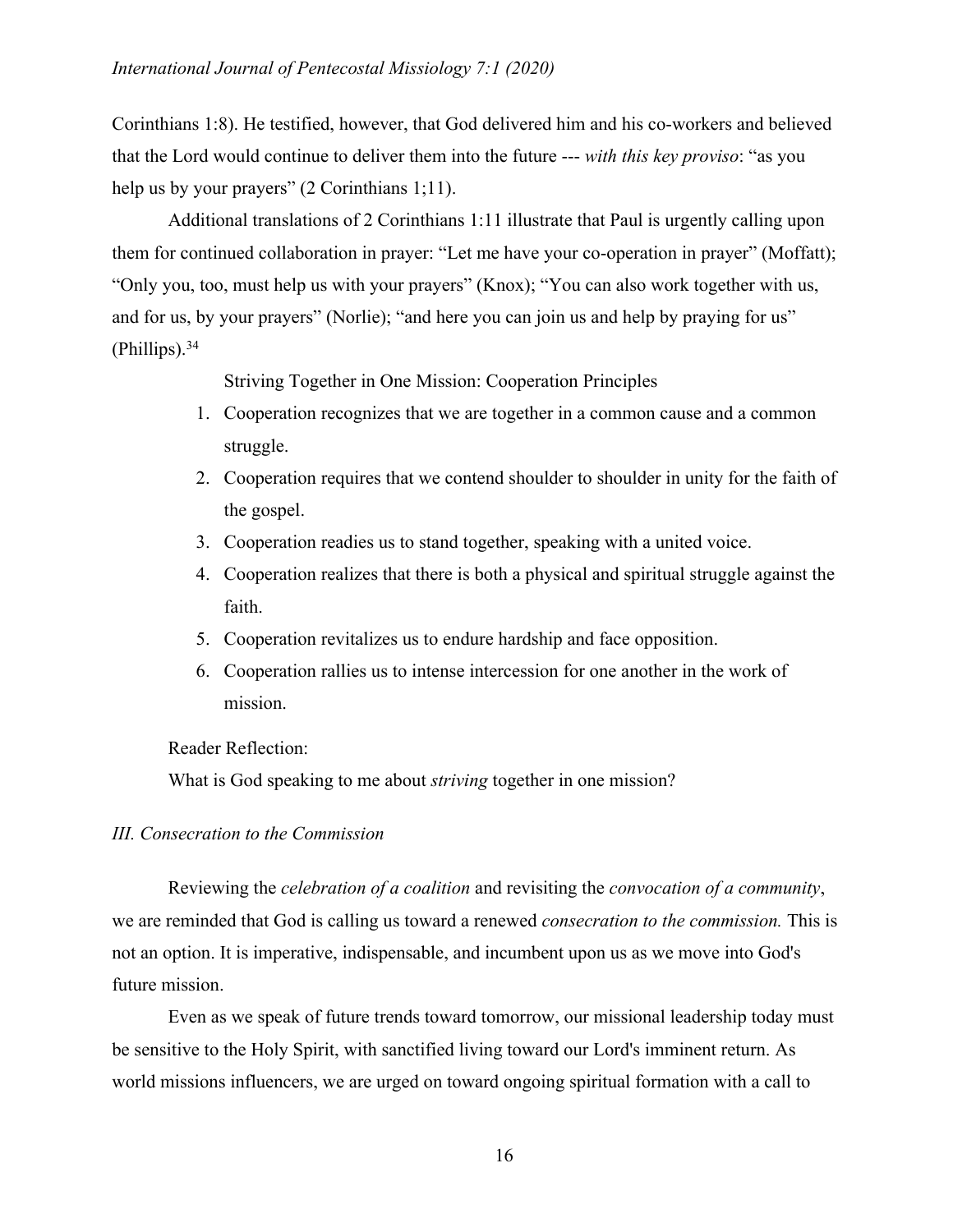Godly living, "while we wait for the blessed hope – the glorious appearing of our great God and Savior, Jesus Christ" (Titus 2.13).

Living in expectancy and obedience, we must maintain an ongoing *consecration to* t*he commission*. We do this operating in a *milieu of multiplicity* as we grapple with myriad challenges from a complex diversity of alternative agendas and competing visions. In contexts of constant change and cacophony, our challenge is to be *consistent in missional focus*. Our mandate is to stay on task with singular obedience to the straightforward instructions of the Great Commission.35

Emerging global opportunities and challenges will continually present important issues and trends for missions leaders.<sup>36</sup> It should be noted that a "missions issue" is defined as a more *temporarily limited focus* of debate or discussion but a "missions trend" is an *enduring and growing phenomenon*. 37

Among many, I will highlight the following four trends which I consider to be *enduring and growing phenomena.* The trends of (1) *missional mobility* and (2) *massive migration* are global *opportunities*. The trend of (3) *militant marginalization* is a global *challenge*. These three parts of the call for a growing trend include (4) *multiplied mutuality*.

Our future promises *unlimited opportunities* for *missional mobilization,* portends *unprecedented challenges* from *militant marginalization,* and prioritizes *unsurpassed cooperation* in multiplied mutuality.

#### *Unlimited Opportunities for Missional Mobilization*

#### Missional Mobility<sup>38</sup>

Mission in a globalized world is now appropriately described as being "from everywhere to everyone, everywhere." Pentecostal laity are traveling throughout the world for a wide variety of reasons – as tourists, students, migrants, refugees; in civilian and military careers -- to name a few. They and full-time career missionaries need to discover mutual cooperation opportunities. The potential for multiplied missional synergy is limitless as they are discipled and trained as equal partners.

In the July 2019 issue of *So All Can Hear: Worldview* (Assemblies of God USA World Missions), Executive Director Greg Mundis observes (italics mine):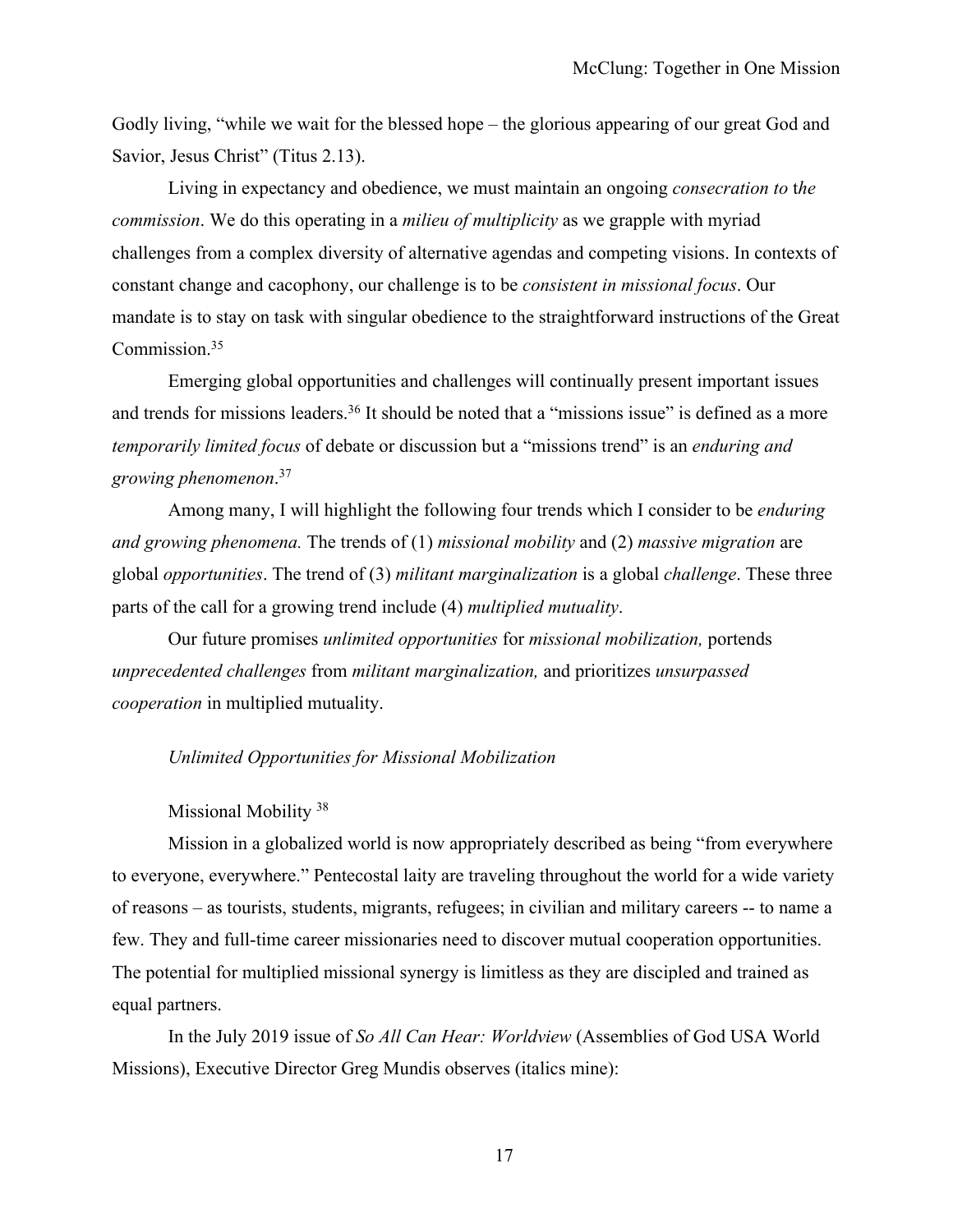We are prayerfully identifying creative ways to establish a presence in each country, even in places where an open gospel witness is not possible. *This means we need two kinds of missionaries. We need marketplace missionaries – people who have university degrees in business or economics or medicine. We need ministry missionaries – people with a theological background and ministry experience in churches that bring with them a maturity in gospel work*. 39

The *marketplace missionaries* highlighted by Mundis are a growing missional presence worldwide. They are taking an active lead in enterprising and creative world missions ventures through the "Business as Mission" (BAM) movement. Those in such BAM ventures are business-for-profit leaders who see their business presence in another country as missions outreach. Their ventures provide capital investment, job opportunities, and a bridge for employees to hear the gospel.

Years ago Billy Graham stated, "I believe that one of the next great moves of God is going to be through believers in the workplace." That quote summarized the focus of the Global Workplace Forum in Manila, the Philippines held June 25-29, 2019. It was convened by the Lausanne Movement founded by Graham at the first International Congress on World Evangelization in Lausanne, Switzerland, in July 1974.

The forum highlighted the massive evangelistic potential of Christians in the workplace – including intercultural movements on mission into workplaces and business ventures abroad. The forum emphasized that the Great Commission can never be fulfilled by full-time Christian workers alone (including pastors, evangelists, and missionaries). The headline report from close to 1,000 participants from 110 countries was, "Christians at Work – The Missing Link in Fulfilling the Great Commission."40

The global mobility of everyday Christians is not unique to the global north or the West. In what he called, "unexpected global lessons," Andy Crouch related his experience of being in a church service with a group of young adults. They enthusiastically reported on their short-term missions trip with the usual variety of cross-cultural lessons and life-changing experiences:

The only difference was that I was in Nairobi, Kenya, every member of the team had been born and raised in Africa, and they had just returned from India. That morning I had to unlearn several of my ideas about global mission. That this short-term team even existed (as part of their church's partnership with several churches in India) was dramatic evidence of the "multidirectional" nature of mission in the 21st century. *The travelers' testimonies* reminded me that North Americans are not the only ones making pilgrimages of mission around the world.41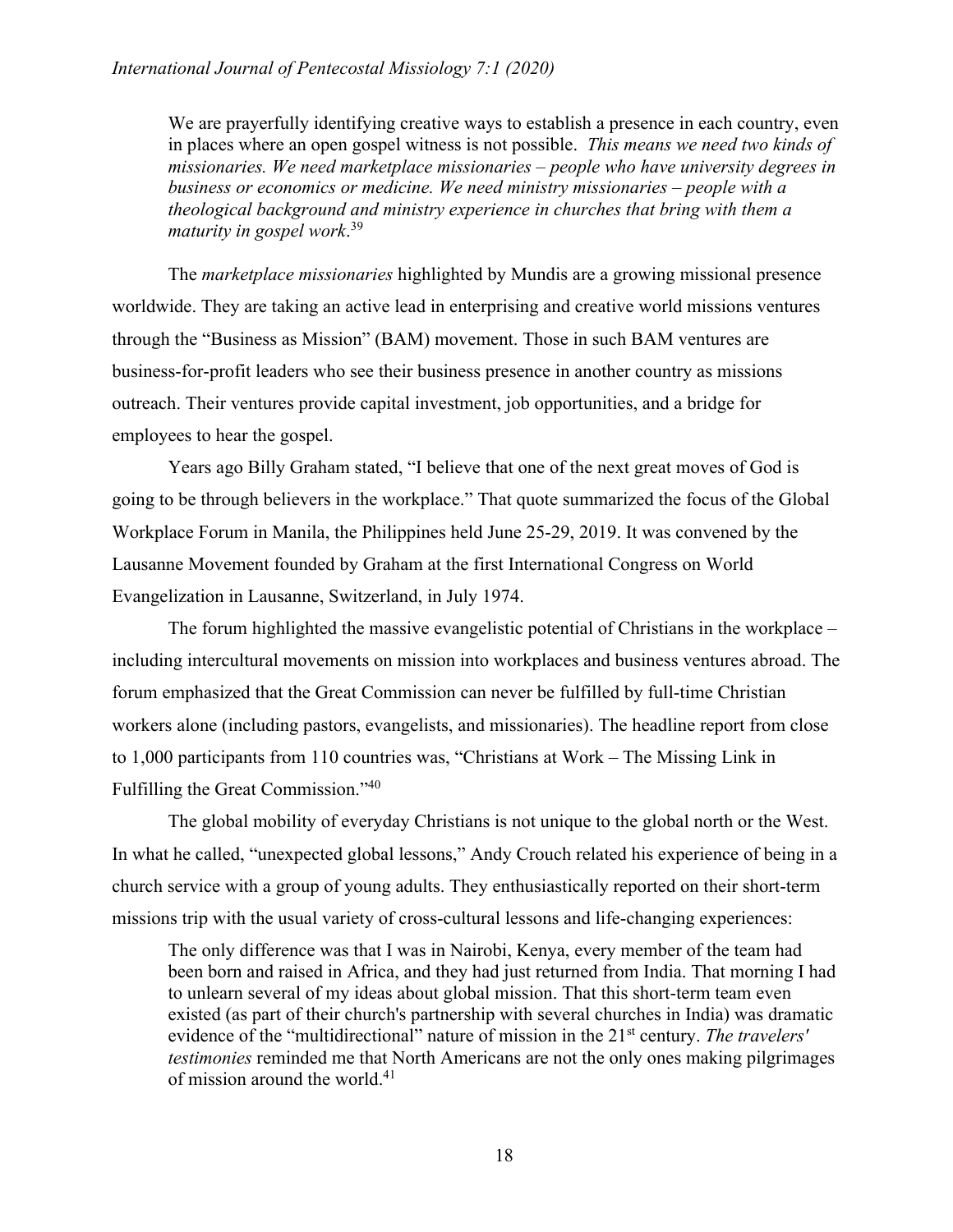Crouch's phrase, "the travelers' testimonies," carries the prospect of the exponential missional mobilization, with its impact upon *the stories of God's people on the move* around the world. These thoughts indicate to us a "missional tracking" through which we prayerfully discern and hear, "what the Spirit is saying to the churches." Pentecostal travelers' testimonies are their stories of what God is doing through *extraordinarily ordinary* believers on mission with God.42

Philip Fujii is one of those non-Western "Pentecostal travelers," spending much of his time commuting between Tokyo and London. He is employed by his company in Japan as a business attorney and serves clients in London's financial sector. I first met Philip in May 2010 at the Tokyo Lighthouse Church of God. I was especially led of the Lord to preach a world missions call in their Sunday morning worship service, followed with a special moving of the Holy Spirit.

After the meeting, Philip testified to me that his work was an opportunity to serve God in mission. Through his tears he spoke of more than 40,000 of his countrymen living in the United Kingdom (with recent estimates being over 50,000), expressing a deep burden for their spiritual lostness. We prayed together for the Lord to make a way for Philip to share the gospel with unreached Japanese living abroad. Philip is on mission with God in missional mobility.

Another Philip presents a Biblical template for Pentecostal missional mobility. Luke the physician (himself a medical missionary professional), designates Philip as, "the evangelist, one of the Seven" (Acts 21:8). The word "evangelist" is used only three times in the New Testament (Acts 21:8; Ephesians 4:11; and 2 Timothy 4:5). Although Philip is the only person specifically called an evangelist, others functioned in that role. In spite of the historically inaccurate clergylaity divide, one may take the liberty to view Philip (in today's terms) as a "lay evangelist."<sup>43</sup>

He was one of the seven deacons in Jerusalem assigned to administer a feeding program among the "Hellenists," Greek-speaking believers. The other main group of believers were the "Hebrews," the Aramaic-speaking community. (Acts 6:1). All of the seven had Greek names, coming from among the Hellenists (Acts 6:5).

French Arrington provides additional historical and cultural background:

In ancient times Hellas was the name for Greece, and native Greeks were called Hellenes. Those who adopted Greek ways but were not native Greeks were called Hellenists. The Hellenists of Acts 6 were Christians who as Jews had been greatly influenced by Greek culture, probably while living outside Palestine. The Hebrews were Jewish Christians who lived in their native Palestine.<sup>44</sup>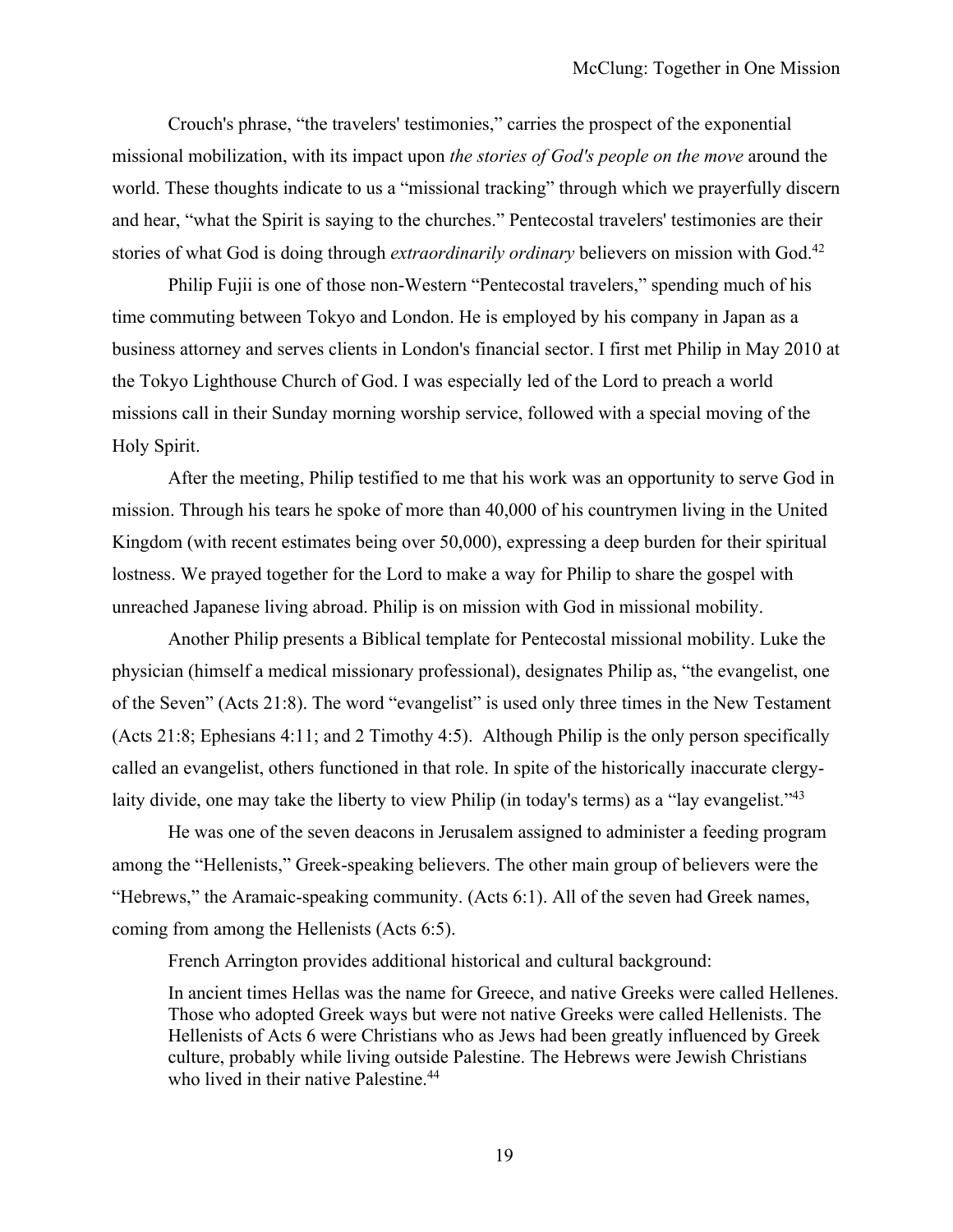## *International Journal of Pentecostal Missiology 7:1 (2020)*

The emerging picture of Philip (perhaps with intentionality from the pen of a fellow lay professional) provides a profile of a Pentecostal layman in missional mobility. Philip was welltraveled (especially later), intercultural, linguistically-able, Biblically-informed, and supernaturally anointed as a gifted evangelist.

The Bible is clear that he is not listed among the apostles but remembered as one of "the Seven" deacons who served tables. Upon the outbreak of a great persecution against the church in Jerusalem, Luke makes the significant point that, "all *except* the apostles were scattered throughout Judea and Samaria" (Acts 8:1). Philip was one of, "those who had been scattered" (Acts 8:4).

It is also very significant that this Spirit-filled lay evangelist, "becomes the first believer in Luke's narrative to extend the Christian movement outside of Jerusalem and into another people group."45 This was *before* Paul, and *before* the full-time church planting team sent by the missions agency formed out of the church in Antioch. We cannot underestimate the massive move of the Holy Spirit in world evangelization from the missional mobility of *all* the people of God.

Revisiting the ministry description and expectations of "the Seven" requires a critique of another false dichotomy similar to the clergy-laity divide. Misinterpreting the Acts 6 model has created a bifurcation which hamstrings missional mobilization. Models are created and implemented in local churches which develop two strands of eldership: so-called business elders and ministry elders. Sometimes this carries over into traditional separations of roles between career missionaries and those who send them. In this model, missionaries preach; the laity pay and pray.

The twelve apostles presented a plan for the election of food administrators. This would free them up to focus their attention, "to prayer and the ministry of the word" (Acts 6:4). Though not intended by them, this may be one of the contributing factors to the subsequent sacredsecular divide that occurs in church history.

Today's resulting narrative would basically say something like, "the laity will do the sending and the full-time Christian workers will do missions ministry." Ignoring or addressing this error will have serious implications in whether or not we are successful in mobilizing and equipping *all* the people of God in mission.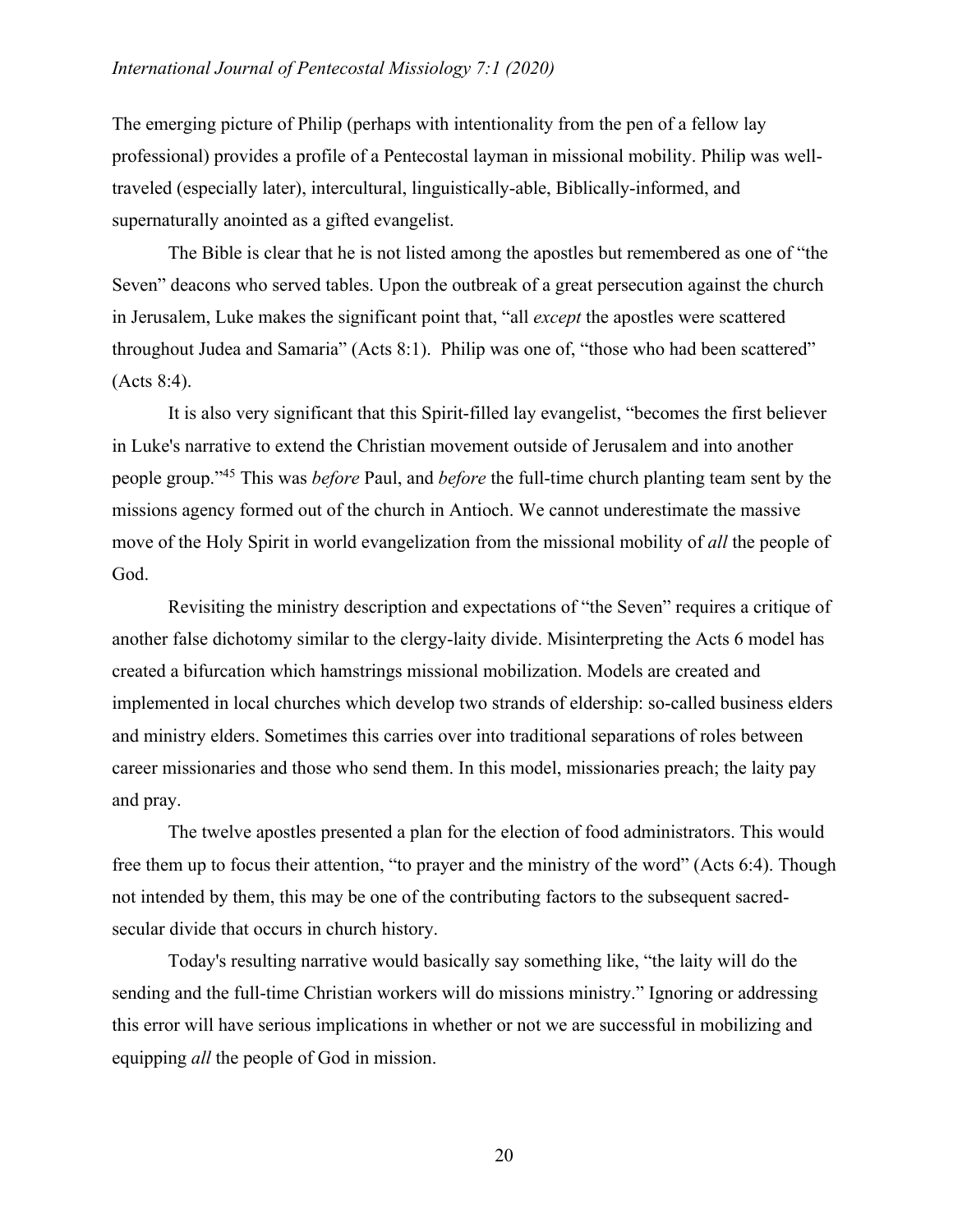Those to be chosen for the food distribution needed more than business acumen and skills in organizational management. "Brothers," the people were advised, "choose seven men from among you who are known to be full of the Spirit and wisdom" (Acts 6:3). Remember, however, though they were selected to sort out and supervise administrative matters, they were not strictly limited to those roles. They were to minister in spiritual giftings as fellow workers in the harvest.

As such, Philip emerged as an effective mobile missionary – *a waiter in missional witness --* a *table server turned transcultural evangelist.* His anointed preaching ministry was both public – to the masses in Samaria (Acts 8:6) – and private, to a man traveling in the desert (Acts 8:26). Arrington gives him a fitting tribute: "Philip was a man of wide vision. He was used by the Holy Spirit to bring the message of salvation to the Ethiopian, a Gentile, and to begin the work that broke down racial and religious barriers to the progress of the gospel. He was a true predecessor of Paul."46

Worth contemplating as lessons for today's *traveling Pentecostals* are the implications of a Middle Eastern, Greek-speaking deacon connecting through the Holy Spirit to an African government official. Our African brothers and sisters make much of this conversion of an Ethiopian. They remind Christians in the global north that before the gospel crosses into Europe in Acts 16, it is already on its way to Africa in Acts 8. Church historians connect this conversion to the beginning of the Ethiopian church and wider movements throughout North Africa.<sup>47</sup>

Think also of the global implications later arising from Philip's obedience. The Ethiopian convert was the seed of today's burgeoning, vibrant and largely Pentecostal church, across all sub-Saharan Africa. The mobility of African believers is now blessing the former Western missionary sending regions of Europe and North America and the influence of African Christians is felt around the world.<sup>48</sup>

Reader Reflection:

What are the missional cooperation opportunities presented by the growing numbers of world -- traveling Pentecostal laity? How can "marketplace missionaries" and "ministry missionaries" cooperate?

Massive Migration<sup>49</sup>

For years, world missions strategies and the administration of field operations have worked out of the traditional geographical paradigm in terms of nations, regions, and continents. Mission tomorrow, however, will also be defined by the growing opportunities resulting from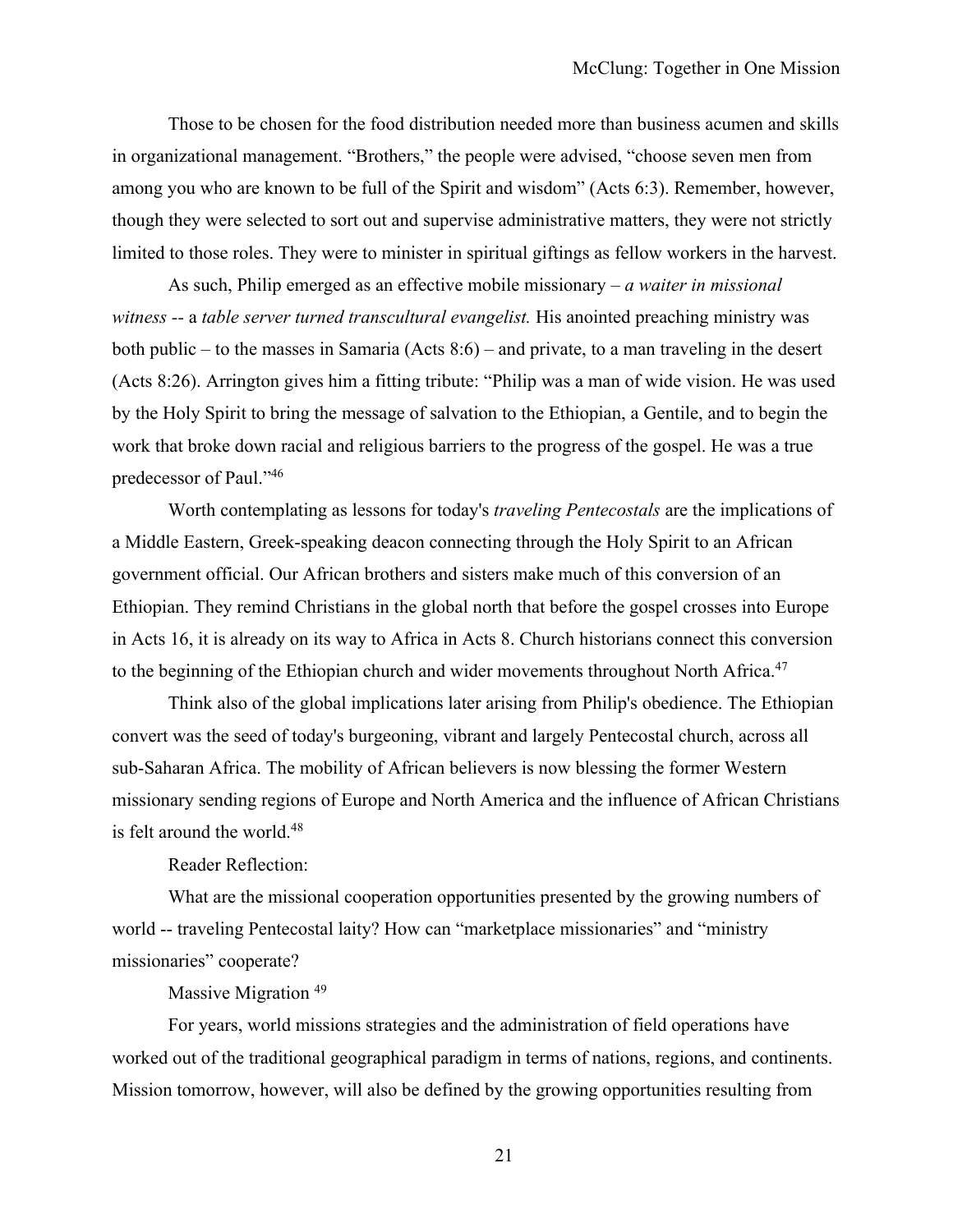global migration. We are already moving toward a borderless world in which more than 250 million people are currently living outside their countries of birth – a  $50\%$  increase since  $2000$ .<sup>50</sup>

All Pentecostal missions leaders – local, national, regional, and international – would be well advised to give careful and prayerful attention to *God's missional intent* through this pervasive phenomenon of migration, also called diaspora. As I have noted in an earlier observation:

The current global phenomenon of diaspora is a God-initiated and God-orchestrated missional moment in contemporary history. The Sovereign God of history is sending and superintending one of the most massive evangelistic opportunities in world missions history. Through intentional global scattering, the Holy Spirit is not only creating an unprecedented receptivity among peoples living beyond their borders, but also dispersing evangelistic workers through creative, unexpected means.<sup>51</sup>

Migration came into the spotlight in Europe in mid-year 2015 (now, more recently at the southern border of the United States). Under the leading of the Holy Spirit, that issue was prayerfully addressed by the Pentecostal European Mission (PEM) in their annual consultation. The Biblical, historical, and strategic implications of this challenge were addressed by the authors in their plenary session.<sup>52</sup>

In the last decade, a series of consultations, studies, and publications have contributed to an emerging *diaspora missiology*. It is defined as, "a missiological framework for understanding and participating in God's redemptive mission among people living outside their place of origin."53 The late missions visionary/missiologist Ralph Winter wrote that, "Diaspora missiology may well be the most important undigested reality in missions thinking today. We simply have not caught up with the fact that most of the world's people can no longer be defined geographically."54

The Apostle Paul had a perspective on God's redemptive mission among scattered peoples. His proclamation on Mars Hill in Athens, Greece is one of the central texts discussed in diaspora missiology. We read it in Acts 17:24-27 (italics mine):

"The God who made the world and everything in it is the Lord of heaven and earth and does not live in temples built by human hands. And He is not served by human hands, as if He needed anything. Rather, He Himself gives everyone life and breath and everything else. From one man He made all the nations, that they should inhabit the whole earth; and He marked out their appointed times in history and the boundaries of their lands. God did this so that they would seek Him and perhaps reach out for Him and find Him, though He is not far from any one of us."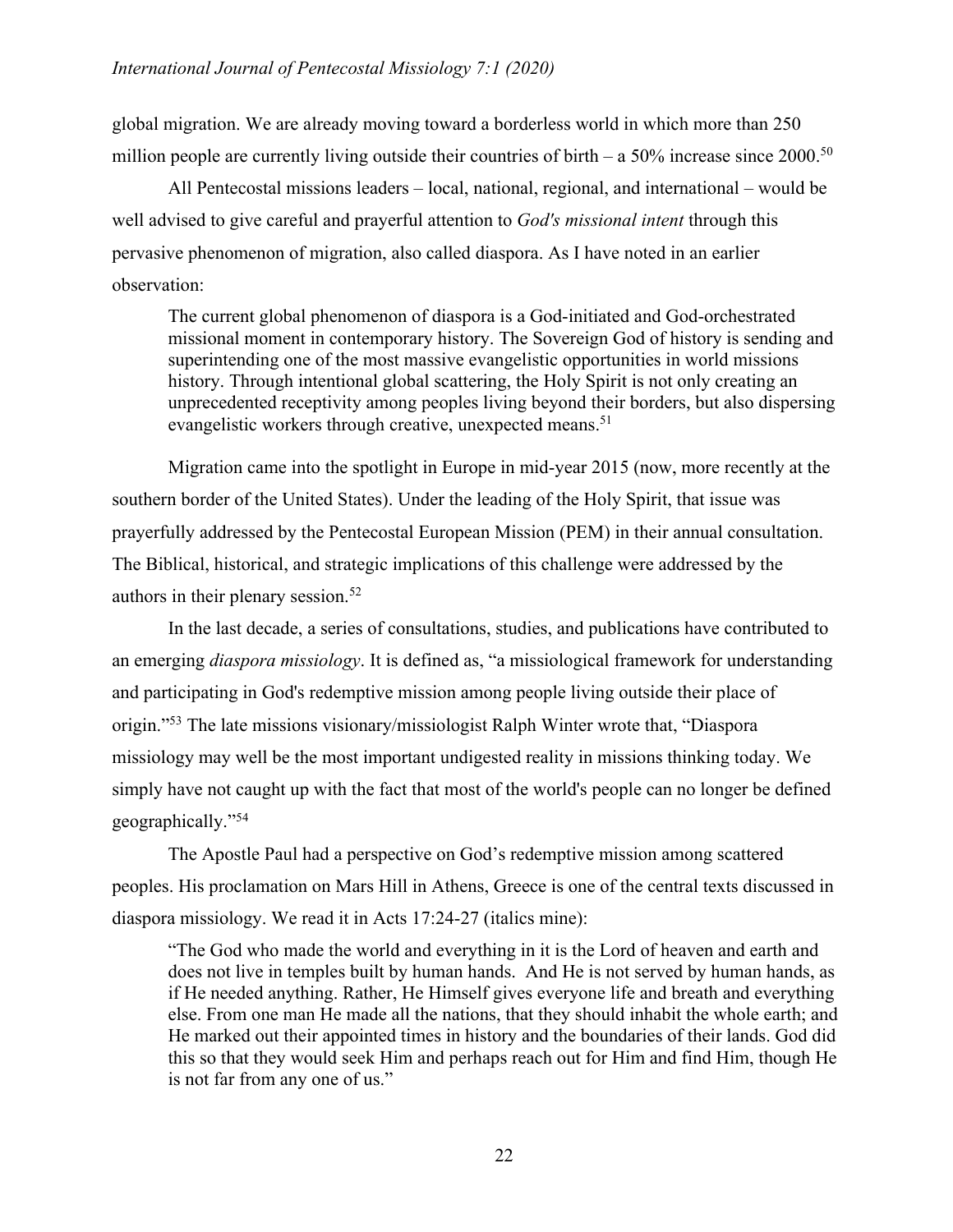The Lausanne Global Diaspora Network comments on this passage, noting that it, and other Biblical references, indicates the purpose of the Triune God:

Nothing in history happens by chance. Every geographical move of every human being who ever lived happens within the overall will and sovereignty of God. The fact that God created nations (Genesis 25:23; Psalm 86:9-10) and languages/cultures (Genesis 11:1, 6, 7, and 9), and determined the place (space) and the timing (time) of our habitation. The passage in Acts 17:26-29 implies that He not only 'uses' the 'diasporas'; but designs, conducts, and employs such 'diasporas' for His own glory, the edification of His people, and the salvation of the lost. Every dispersed person and people group has a place and a role to play in God's redemptive history.<sup>55</sup>

Diaspora missiologists speak of three types of diaspora missions: ministry *to, through,* and *beyond* diasporas. Diaspora mission reaches out *to* evangelize diaspora people, they evangelize *throughout* their cultural group (in mono-cultural evangelism), and they also become an intercultural missions force to reach out *beyond* their culture to other people groups.<sup>56</sup>

Initially, the majority of migrant churches around the world only reach out monoculturally to their own people. More of the migrant Christian communities, however, are sensing and demonstrating God's call to reach across to other cultures and peoples in their host countries. A growing number are sending out both monocultural and intercultural missionaries to other nations. These multiple opportunities present new models of cooperation in mission.<sup>57</sup>

The sheer number of Christians in the global diaspora call for our careful attention. A major study released in March 2012 by the Pew Research Center stated, "Christians comprise nearly half – an estimated 106 million, or 49% of the world's international migrants."58 Now, years after the report, it would be a safe assumption to state that *the majority of migrants in the world are "Christian."* 

More information is needed about the various Christian traditions associated with that number. No doubt, a good percentage of them are nominals and need to be evangelized or renewed. Surely millions of Pentecostal believers are among them, moving across the world as mobile migrants in mission.

These *missional migrants* see themselves as having been sent by the Holy Spirit and released by their churches into God's mission. Some, such as Filipina domestic workers and South Asian construction workers in the Arabian Peninsula, are moving into formerly impenetrable contexts. Others, such as African and Latin American immigrants into Europe, are bringing a new resurgence to a region sometimes declared post-Christian.<sup>59</sup>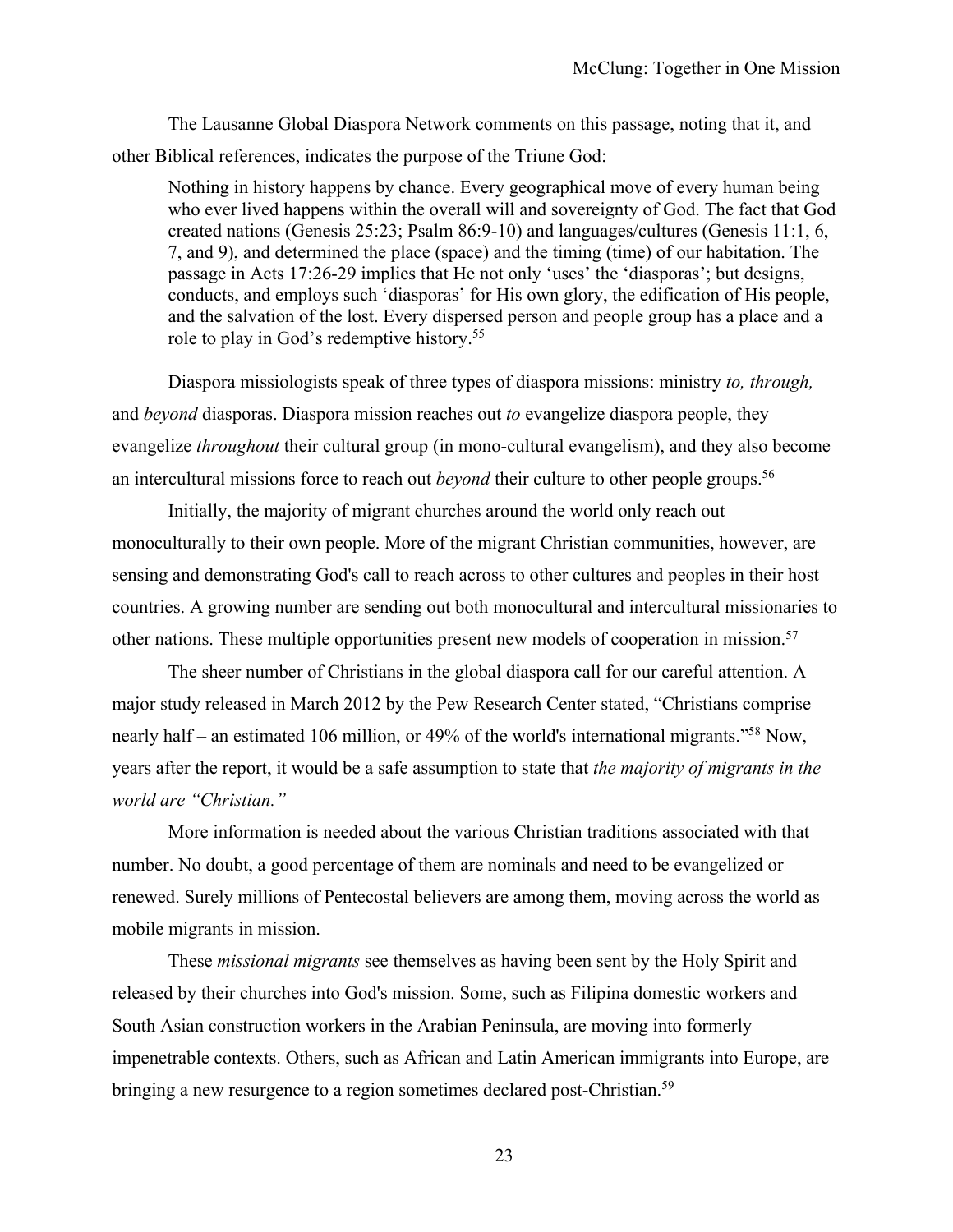### *International Journal of Pentecostal Missiology 7:1 (2020)*

Two population powerhouses, China and India, must also be factored into any discussion of the potential of missional migration.<sup>60</sup> These nations constantly lead any listing of the top 10 countries by population in the world. They will have growing significance because of their history, geographical locations, demographic strengths, and strategic global influence.<sup>61</sup>

Their missiological importance was highlighted in the June 2013 Lausanne Global Leadership Forum. Rajan Matthews, an evangelical Information Technology leader in India, traced the growing economic strength of his country -- predicted to become the world's fourth largest economy in 2020. By then, he said, one in three technicians in the world will be from India (where 60-70% of the population is already penetrated by mobile phones). Matthews calls for attention to India's "emerging youth tsunami" where there are over 400 million young people under 25 years of age, with a full 50% of them female, and a major internal migration is underway from the villages to urban areas.<sup>62</sup> When they are evangelized, what will be their world missions potential, especially in missional migration?

Noteworthy is the *current* strategic growing reality that the people groups of China and India are not only a mission *field ---* but the churches there also are becoming a mission *force.*  South Indian evangelists/church planters have been active for more than two decades with notable fruitfulness among unreached peoples of North India and across the border into Nepal. Indian diaspora are planting churches worldwide.

David Ro provides a stimulating report in *The Lausanne Global Analysis* on the Chinese missions movement. He discusses recent consultations in Seoul, South Korea, between several prominent leaders from the unregistered churches of China and selected global and Korean evangelical missions leaders. A "Mission China 2030" vision was launched in Seoul at the Asian Church Leaders Forum in 2013. Returning in 2014, China's leading pastors laid out plans to accomplish the vision to raise up a younger generation to, "plant thousands of churches in the cities, reach China's 500 unreached minority people groups, and send out 20,000 overseas missionaries by 2030."63

Exact numbers are uncertain but some estimates in 2019 claimed around 1,000 Chinese "missionaries" outside the country (depending upon the definition and usage of the term). If the plan to send 20,000 seems daunting or unrealistic, consider the reliable numbers, and the ratio of Christians to missionaries, from Todd Johnson and colleagues at the Center for the Study of Global Christianity (CSGC).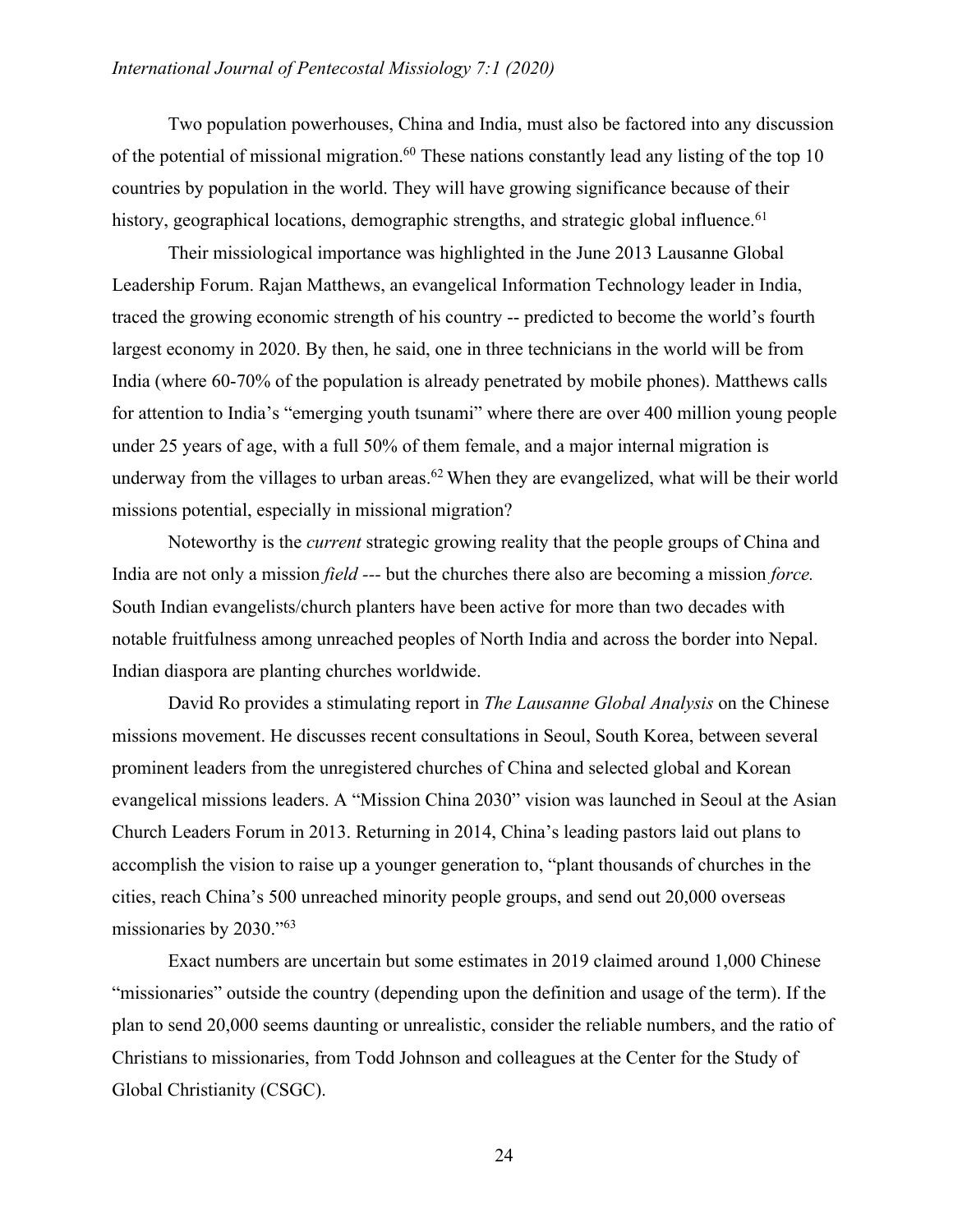Already in 2010, they estimated some 106 million Christians in China. They say that by those numbers, reaching 20,000 is attainable. Johnson notes that the global average for Christians sending international missionaries is 175 per million. In that case, he says, if China has only 100 million Christians, sending 17,500 missionaries would meet the average. Consider the massive missionary sending potential, however, in their projection of 160 million Christians in China is by 2025 (potentially 28,000 Chinese missionaries in the next five years). They are predicting the population to double again to more than 330 million by 2050.<sup>64</sup>

The potential for dynamic and exponential multiplication of Chinese missionaries also includes the world travel implications of China's current "Belt and Road Initiative" (BRI). This global development plan involves scores of countries and international corporations. It includes massive infrastructure projects and significant Chinese investments. The "belt" would be overland highway and railway projects from China to Europe. The "road" implies the increase of international commercial sea routes with the construction of maritime infrastructures.<sup>65</sup>

The BRI appears to many as an ostentatious project with its grandiose public relations announcements. The immense ambition of the international [program] has been met with some indifference and skepticism. Meanwhile China is developing projects all across Central Asia into the Middle East. Israeli media outlets reported in 2015 that Israel had contracted with China for some 20,000 workers. This fact was confirmed by local Pentecostal missionary colleagues in Israel who have initiated Bible studies in workers camps.66

Chinese construction companies are winning huge contracts, especially across Africa where the Chinese diaspora is growing. Missions ministries such as the Overseas Missionary Fellowship (OMF) are evangelizing and also facilitating cooperation between Afrikaans/English and Chinese churches in South Africa. OMF is moving into other African countries with Chinese diaspora. Their vision is for: "a prayer movement for the Chinese diaspora, for pastors and/or missionaries from China – specifically trained to minister to the Chinese in Africa, for ministry by local churches to Chinese churches, and for support of [Chinese] Christians returning to China."67

Emily Dawes reminds us that religious movements historically migrated along the ancient Silk Road, "through conquest, colonialism and commerce: Buddhism, Christianity and Islam all came to China this way. Now Chinese Christians see it as their responsibility to reevangelize the non-Christian regions of the Belt and Road Initiative."68 Some Chinese missions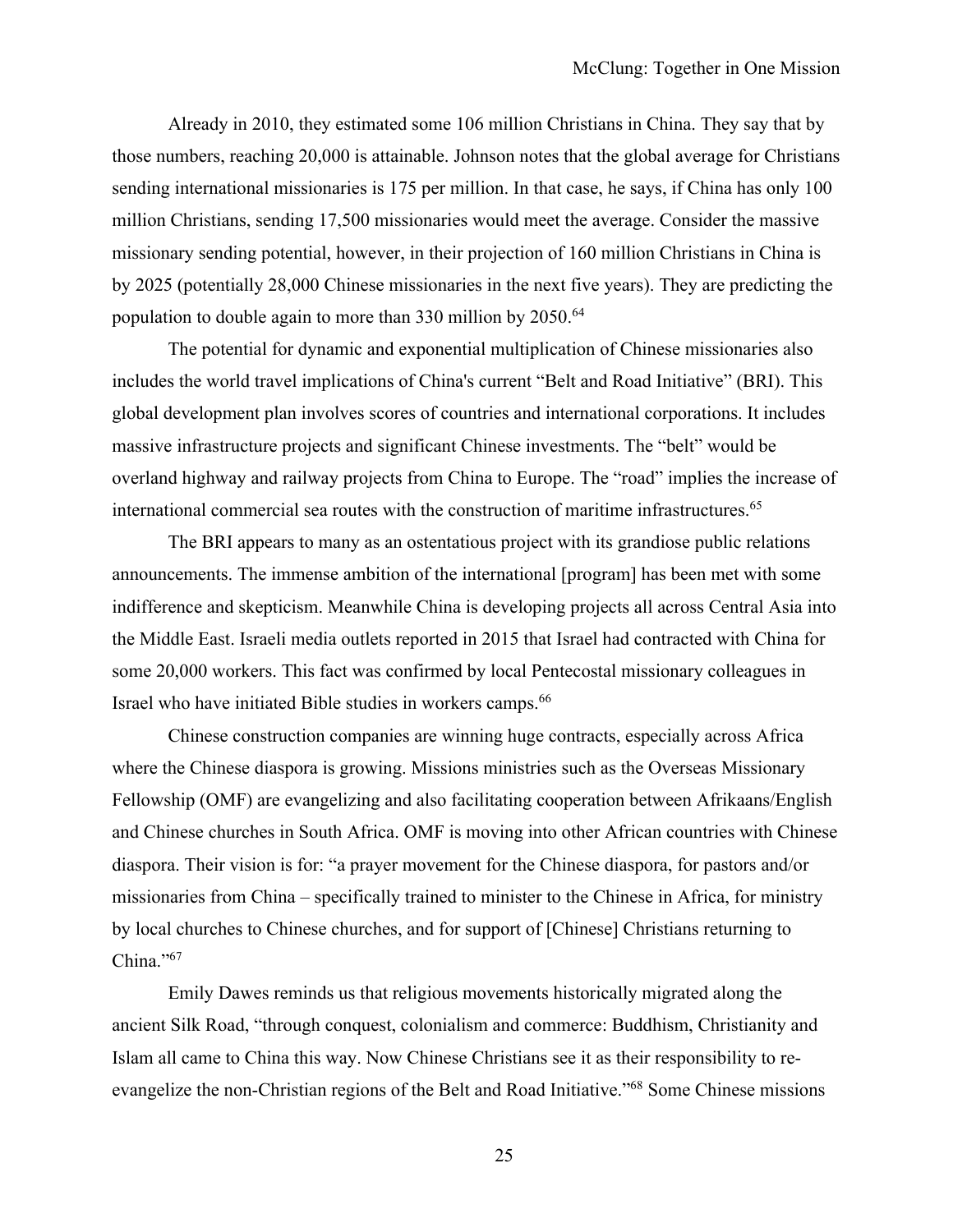leaders compare this initiative to the open travel provided to early Christians through the widespread Roman roads and marine shipping lanes. Others are revisioning the enthusiasm of the "Back to Jerusalem" movement to bring the gospel back to its origins in Jerusalem.<sup>69</sup>

Reader Reflection:

What is God doing through and beyond *missional migrants* and how can we work with them toward increased cooperation in mission?

Reader Reflection:

What are the missions cooperation implications of the growing missions movements and international migrations *from* India and China?

#### *Unprecedented Challenges from Militant Marginalization 70*

The worldwide *missional mobility* of Spirit-filled laity on the move and the *massive migration* of believers in diaspora are contributing to the already phenomenal growth of the global Pentecostal movement. They come alongside the existing missionary sending movements from the *majority world*, also known variously as the *southern world* and *global south.71* These intentionally-structured, missionary-sending movements have been known to missions leaders across the Evangelical and Pentecostal families for decades.

The Pentecostal expression of faith has been blessed by God with a meteoric rise and expansiveness, and a growing public-political influence. In the first decade of the 21st Century, a widely celebrated and highly publicized report, "Spirit and Power: A 10 – Country Survey of Pentecostals," found its place in the arena of "religion and public life."

The report was unveiled at the October 2006 "Spirit in the World" Symposium, sponsored by the prestigious John Templeton Foundation. It was published at the website for the Pew Forum on Religion and Public Life.<sup>72</sup> The survey's results were summarized in five key points, indicating that global Pentecostals: (1) are prevalent; (2) have distinctive experiences; (3) are intense in their beliefs; (4) support political engagement; and (5) are morally conservative.<sup>73</sup>

Pentecostals are part of the greater "Great Commission community," a wider family of churches and movements focused on world evangelization.74 This community finds expression and cooperation through such networks as the Lausanne Movement and the World Evangelical Alliance. Taken together with the broader expressions of historical Christianity, the world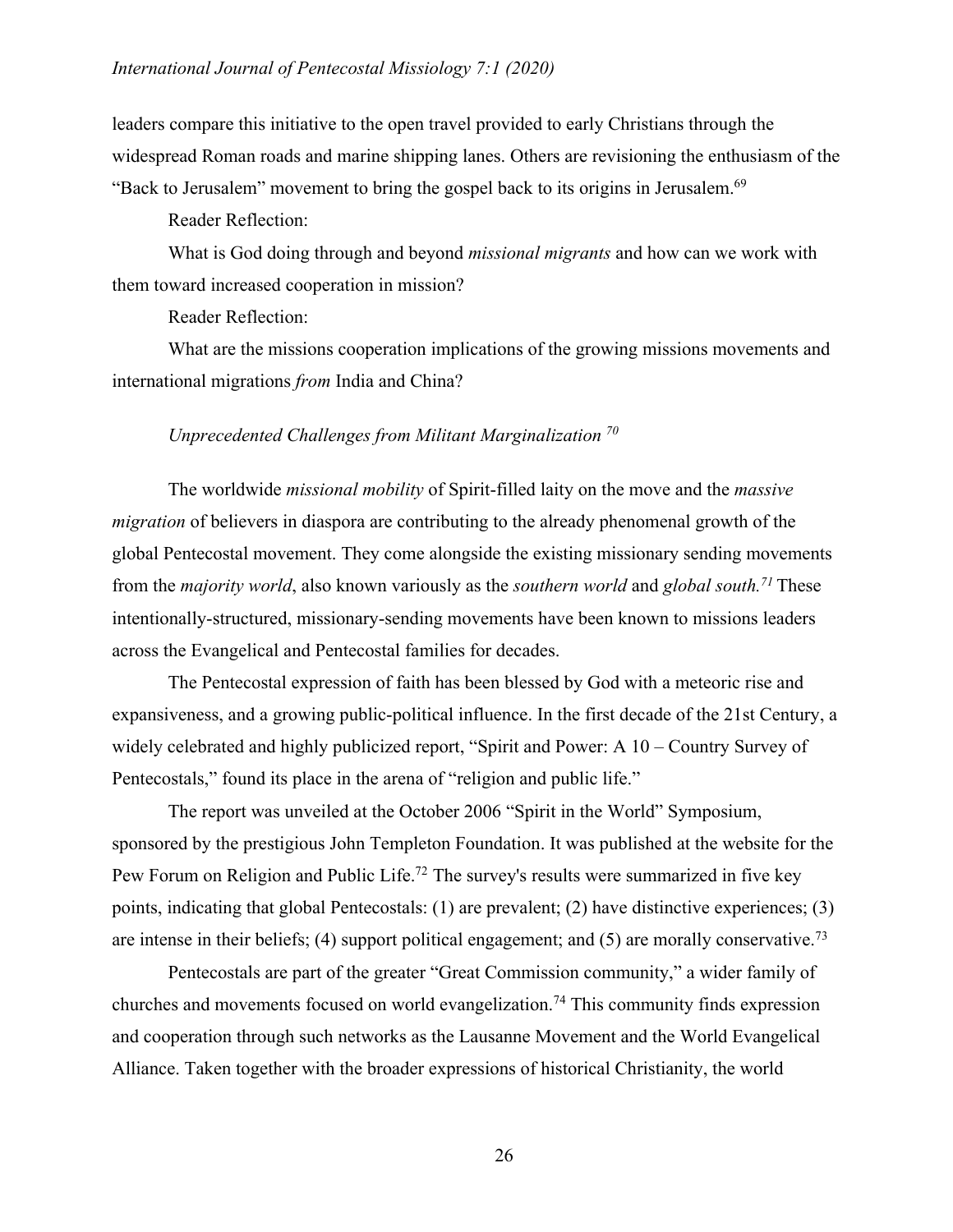Christian Movement is pervasive and penetrating in its global expansion. The gospel light is thus penetrating darkness.

Not everyone is happy about that fact. Present and future Christians move into a hatefilled and violent world and are faced not only with *marginalization* but also with *militancy* and *martyrdom.* In culturally-liberal Western societies, hostile secularists seek the marginalization of believers, their beliefs, influence, and cultural symbols of their faith. Globally, Evangelical and Pentecostal believers are under pressure and persecution from intolerant elements among the older, nominal (and typically liberal) forms of Christianity.

Militancy against Christians is on the rise worldwide from radicalized non-Christian religionists (Muslims, Hindus, Buddhists, and others). Religious terrorism has become commonplace. The Christian movement is encountering challenges unprecedented in the history of the worldwide expansion of the Christian church. Martyrdom is becoming a "pervasive phenomenon."75

In this context, the words of Pentecostal colleague Douglas Petersen are even more relevant now than when he first published them some 20 years ago: "The common environment in which we will all work in the future – Pentecostals and non-Pentecostals alike – bodes well for the development of strategic cooperation, collaboration, and alliances. Since it appears destined to be an increasingly hostile environment, our need for one another will grow. Mutuality will be more easily perceived. The value of unity will rise."<sup>76</sup>

Reader Reflection:

How has intolerance and persecution brought about cooperation and interdependence among Pentecostals; and also between Pentecostals and other Christians in mission (Evangelical and Ecumenical)?

Unsurpassed Cooperation in Multiplied Mutuality 77

In light of our unlimited opportunities and unprecedented challenges, we must give priority to *unsurpassed cooperation* in world evangelization. Anointing and fruitfulness in Pentecostal mission will grow exponentially through the shared mutuality of cooperation, spiritual unity, and relational "partnership in the gospel" (Philippians 1:5).

Our future (as in the days of our beginnings) must be characterized with the true diversity that brings our work together (age, gender, ethnicity, intercultural cooperation, and global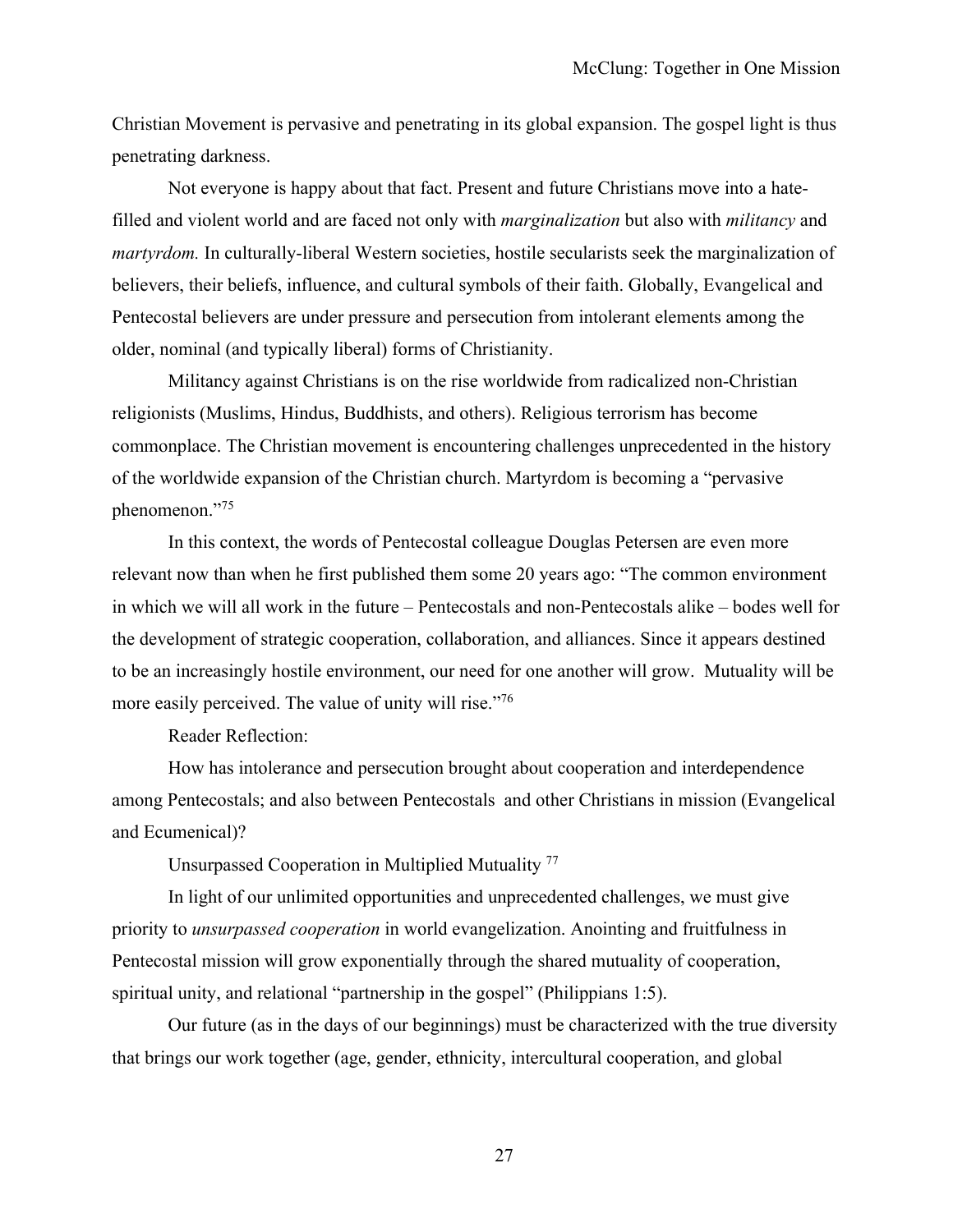awareness). It must be marked by the partnership of women and men, recognizing the equal participation and leadership of women in mission.78

Together, younger men and women were founders and leaders of Pentecostal churches, parachurch ministries, networks, movements, and denominations in the early days of our movement. If our global *horizon* is to be anything like our *heritage*, Pentecostal missions leaders must give urgent attention to the mentoring of millennials in mission, accepting and affirming younger missions leaders. These women and men of God are not just emerging --- they *have emerged* under the anointing of the Holy Spirit as valued co-workers and leaders in mission.<sup>79</sup>

Mutuality in mission will require an ongoing, representative "global quadralogue" of cooperative conversation partners from among: (1) the *assembly* (local churches and church movements), (2) the *agency* (missions agencies), (3) the *academy* (missiologists and trainers), and (4) the *agora* (missional laity in the marketplace). These four representative bodies must meet with equal voices around the table.<sup>80</sup>

As common shareholders in global mission, mutually mandated as Christ followers by the Great Commission, we must listen to one another. $81$  The conversation is enhanced and facilitated by (5) the *association* (such as the various regional missions associations coordinating with the PWF World Missions Commission).

Pentecostal missions leaders need to be urged forward towards participation in these regional networks. They cannot afford, however, to isolate their conversations among themselves. Mutual cooperation also values the friendship and fellowship of our colleagues in the evangelical world missions family (and among sympathetic fellow travelers on mission in broader, historic Christian churches).

There are benefits and added value from our involvement and influence within interdenominational fellowships, such as the World Evangelical Alliance (WEA) and the Lausanne Movement for World Evangelization. These contexts of cooperation provide an environment in which we receive (and give) mutual fellowship, encouragement, and peer resourcing.

Reader Reflection:

How can more cooperation be built among all the conversation partners in the assembly, agency, academy, and the agora?

Reader Reflection: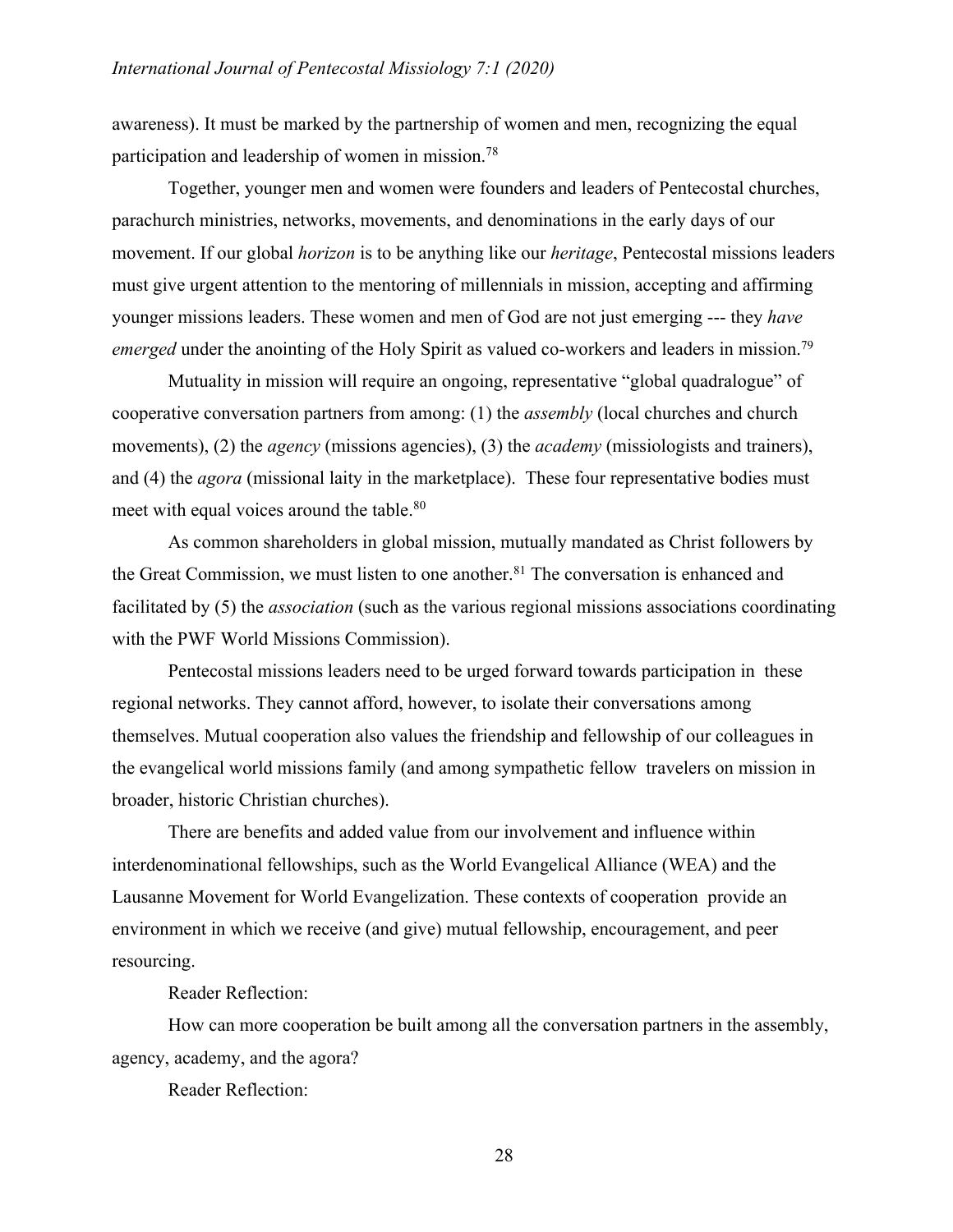How do we, with intentionality, cooperate in promoting and providing more diversity in our work together (in the spheres related to age, gender, ethnic, intercultural cooperation, and global awareness)?

#### *IV. Conclusion*

We have looked back to *celebrate a coalition* that has given us the Pentecostal World Fellowship and the many services and ministries of its World Missions Commission. We have reached into Scriptural models to highlight the divine *convocation of a missional community*, as it *symphonizes*, *synergizes*, and *strives* together in one mission. These Scriptural templates have provided us with fresh cooperation principles in future mission.

Facing unlimited opportunities and unprecedented challenges, let us cooperate together in a renewed *consecration to the commission*. May that which marked the first Pentecostal missionaries also be our testimony, "And they went forth, and preached everywhere, the Lord working with them, and confirming the word with signs following" (Mark 16:20, King James Version).

In light of the remaining task before us, let us petition heaven for a great new move of God in our time, expecting an enabling, energizing, and enduring empowerment of the Holy Spirit. That supernatural anointing will bind us together into, "a *coalition* of *commitment* for the furtherance of the gospel to the ends of the world." As we go, we are encouraged and emboldened with our Lord's promise (Matthew 28:20), "And surely I will be with you always, to the very end of the age."

#### *Bibliography*

- "A Position Paper on the Essential Nature of the Church as the Missional People of God as Reflected in Pentecostal Self-Understanding," World Assemblies of God (WAGF) Theological Commission, May 2014.
- Anderson, Allen, "Towards a Pentecostal Missiology for the Majority World," *Azusa Street and Beyond: Missional Commentary on the Global Pentecostal/Charismatic Movement*. Bridge-Logos Publishing, Revised Edition, 2012.
- Arrington, French L., *The Ministry of Reconciliation: A Study of 2 Corinthians*. Grand Rapids, Michigan: Baker Book House, 1980.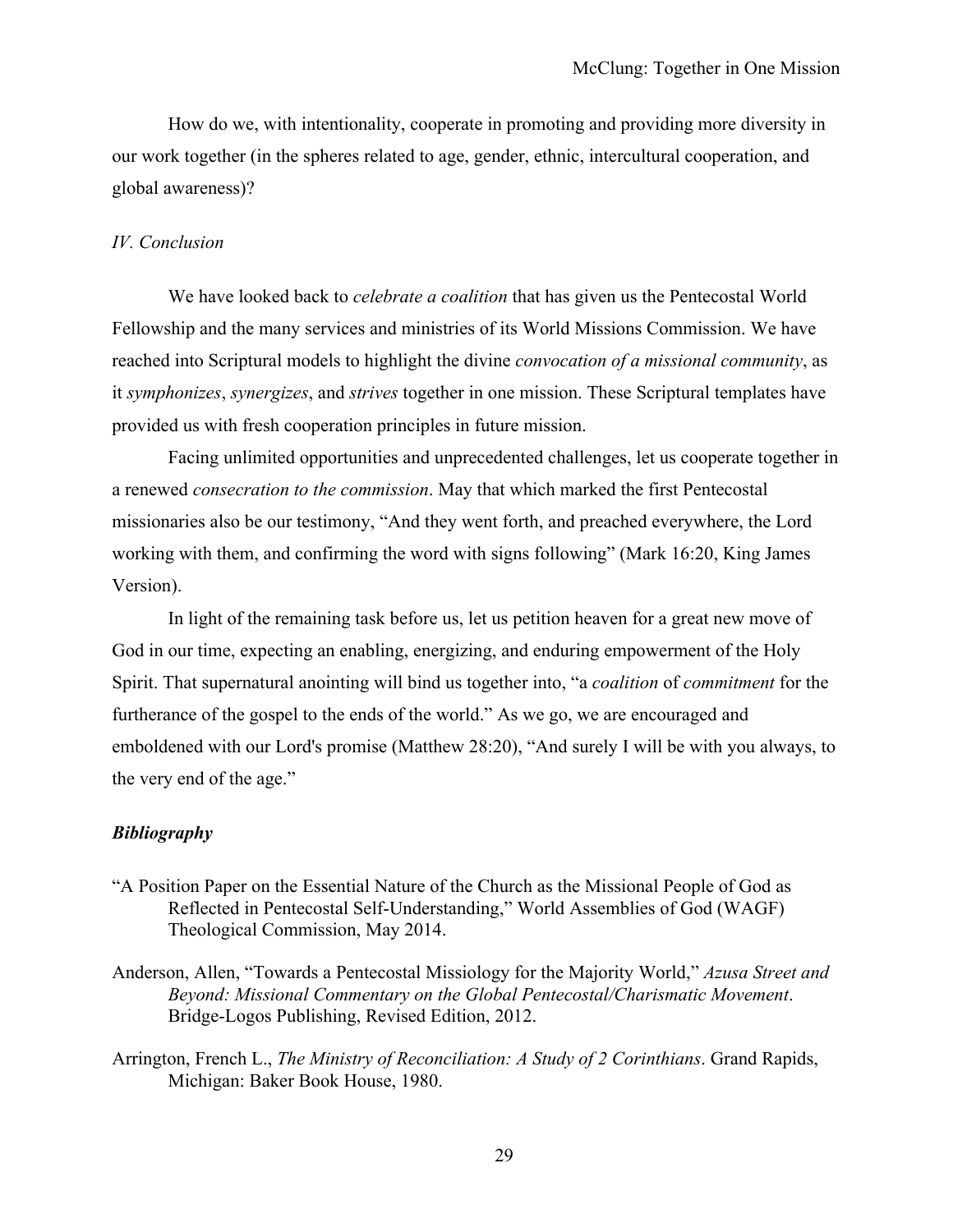\_\_\_\_\_\_. *The Acts of the Apostles: An Introduction and Commentary*. Peabody, Massachusetts: Hendrickson Publishers, 1988.

- Brooks, William "A Biblical Understanding of the Diversity of Paul's Missionary Coworkers," in A. Scott Moreau and Beth Snoderly, Editors. *Reflecting God's Glory Together: Diversity in Evangelical Mission.* Pasadena, California: William Carey Library, 2011.
- Bryan, Jack, "Return to Senders: Ethiopian Churches No Longer Want to Be On The Receiving End of the Great Commission," *Christianity Today*, July/August 2019.
- Center for the Study of Global Christianity at www.globalchristianity.org, and the Study of Global Christianity Issue Network at www.lausanne.org.
- Crouch, Andy, "Unexpected Global Lessons," *Christianity Today*, December, 2007.
- Dawes, Emily, "Chinese Christianity Encounters Islam Along the Belt and Road Initiative," *Asia Dialogue*, July 3, 2019. https://www.theasiadialogue.com. Accessed on July 10, 2019.
- Dollar, Harold, *St. Luke's Missiology: A Cross-Cultural Challenge*. Pasadena, California: William Carey Library, 1996.
- "Faith on the Move The Religious Affiliation of International Migrants," Pew Research Center – Religion and Public Life https://www.pewforum.org/2012/03/08/religious-migrationexec; accessed on July 16, 2019.
- Hamalainen, Arto and Grant McClung, Editors. *Together in One Mission: Pentecostal Cooperation in World Evangelization.* Cleveland, Tennessee: Pathway Press, 2012.

\_\_\_\_\_\_. Chairman of the World Missions Commission, E-mail Correspondence, June 9, 2019.

- \_\_\_\_\_\_. *How To Start Missionary Work in New Sending Countries?* Fida International, 2014.
- Hancock, Tom, "China Missionaries Seek Converts Along the Belt and Road," Financial Times, August 10, 2007 at https://www.ft.com; Accessed July 10, 2019.
- *International Migration Report*, The United Nations, www.un.org/development/desa/publications/international-migration-report-2017.html; Accessed July 16, 2019.
- Johnson, Todd M. and Gina A. Zurlo, "Christian Martyrdom as a Pervasive Phenomenon," in Modern Society and Social Science, Volume 51, Number 6, 2014.
- Kuzmic, Peter, "Pentecostals in the Evangelical Family: A Historical and Theological Reflection" in Hamalainen and McClung. *Together in One Mission.*

"Lausanne Global Workplace Forum," at www.lausanne.org/gwf.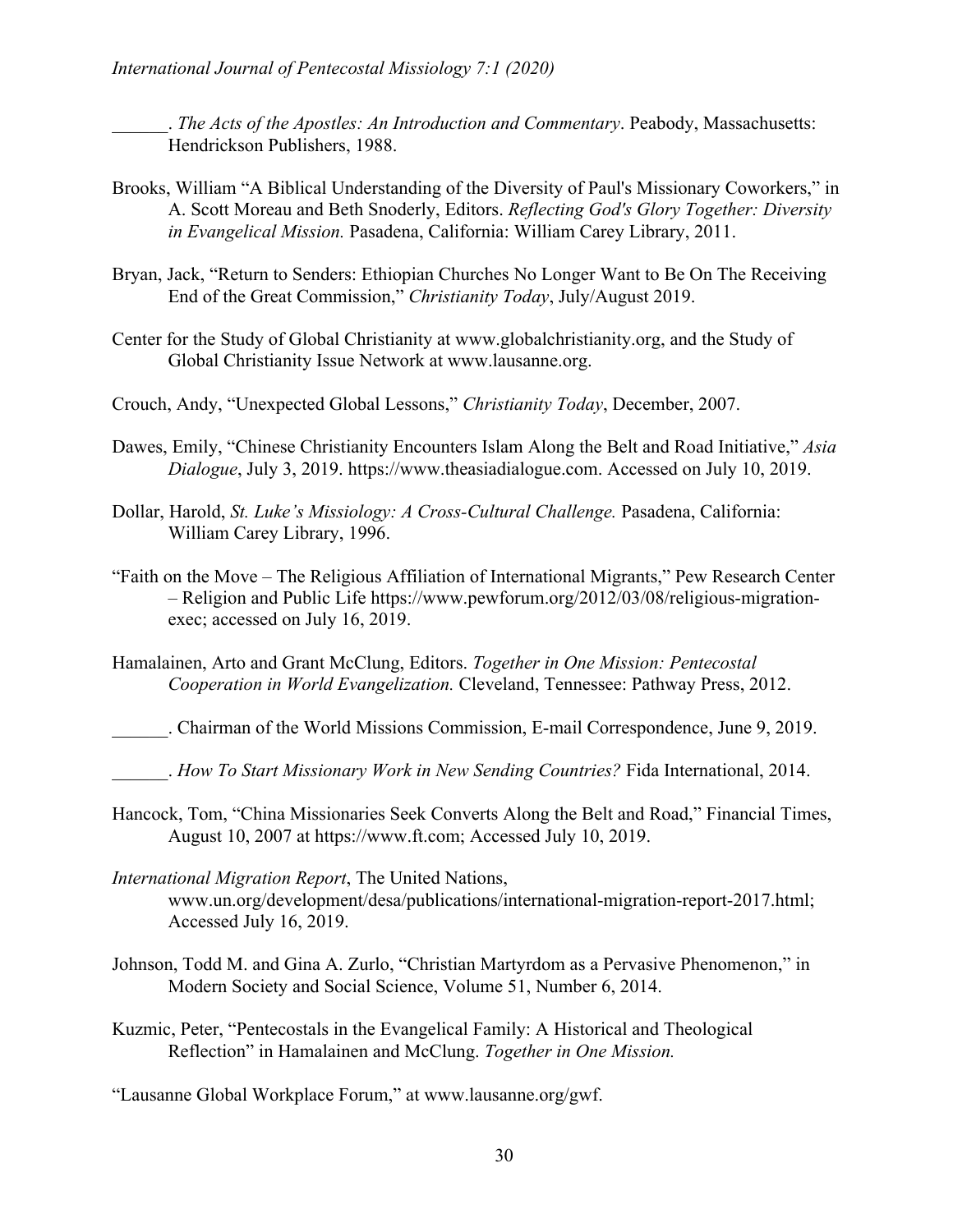- Luedi, Jeremy, "China's Belt and Road: Exporting Evangelism?" in The Diplomat. July 4, 2018, https://www.thediplomat.com/so18.07/chinas-belt-and-road-exporting evangelism; Accessed on July 10, 2019.
- McClung, Grant, "A Coalition of Commitment: Cooperation Opportunities for Contemporary Pentecostal Missions," in Hamalainen and McClung, Editors. *Together in One Mission*.

. and Sadiri Joy Tira, "Diasporas from Cape Town 2010 to Manila 2015 and Beyond," Lausanne Global Analysis, March 2015, Volume 4, Issue 2, at www.lausanne.org/lga.

\_\_\_\_\_\_. "Essential Characteristics of Pentecotal Mission," in Stanley M. Burgess and Paul W. Lewis, Editors. A Light to the Nations: Exploration in Ecumenism, Missions, and Pentecostalism, Eugene, Oregon: Pickwick Publications, 2017.

\_\_\_\_\_\_. "Evangelists," in Stanley M. Burgess, Editor, and Eduard M. Van Der Maas, Associate Editor. *The New International Dictionary of Pentecostal and Charismatic Movements. Revised and Expanded Edition*. Grand Rapids, Michigan: Zondervan Publishing, 2002.

\_\_\_\_\_\_. "Executive Summary Report of the Global Leadership Forum," (unpublished); available upon request (grant.mcclung@gmail.com). In Bangalore, India, June  $17-21$ ,  $2013$ .

\_\_\_\_\_\_. "Executive Summary Report," World Missions Commission in Tel Aviv, Israel, May 6– 15, 2017.

\_\_\_\_\_\_. *Globalbeliever.com: Connecting to God's Work in Your World* (Cleveland, Tennessee: Missions Resource Group, 2010). Available online in English and Spanish at: www.MissionsResourceGroup.org.

\_\_\_\_\_\_. "God's Future Mission: Global Missiological Challenges Toward 2020 and Beyond," Pentecostal European Mission Consultation. Madrid, Spain, October 15, 2018; available in "Resources" at www.MissionsResourceGroup.org

\_\_\_\_\_. "Missional Focus," The Missionary Self-Perception of Pentecostal/Charismatic Church Leaders from the Global South in Europe: Bringing Back the Gospel. Leiden, the Netherlands: Brill Publishing, 2012.

\_\_\_\_\_\_. "Missional Focus in a Milieu of Multiplicity: A Mental Map for Pentecostal Leaders," in "Resources" at www.MissionsResourceGroup.org; also in, *International Journal of Pentecostal Missiology* (www.agts.edu/ijpm), Volume 5, 2017.

\_\_\_\_\_\_. "Moved by the Spirit: On Mission with God Among People on the Move," Pentecostal European Mission. Turin, Italy, November 16–19, 2015.

Mundis, Greg, "Arrow to the Heart," *So All Can Hear: Worldview*, Volume 5, Nr. 7, July 2019.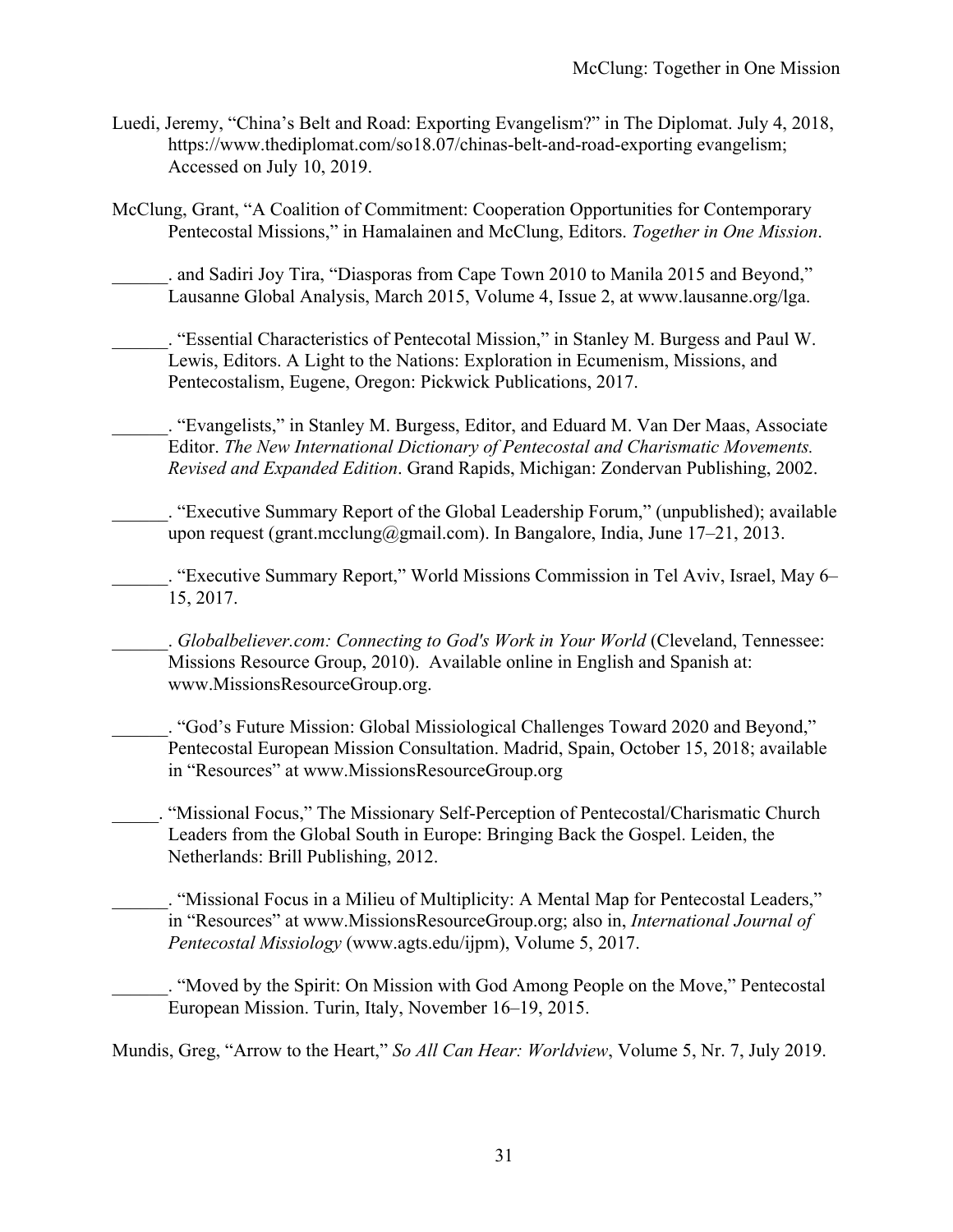- Pattengale, Jerry. "The Beginning of the Ethiopian Church/Acts 8.26 –40," Global Impact Bible. Wheaton, Illinois: Crossway Publishing, 2017.
- "Pentecostal Women in Missions," in International Journal of Pentecostal Missiology www.agts.edu/ijpm.org, Volume 3, 2014.
- Peters, George W., "Pauline Patterns of Church-Mission Relationships," *Evangelical Missions Quarterly,* January 1973.
- Petersen, Douglas, "Missions in the Twenty-First Century: Toward a Methodology of Pentecostal Compassion," Transformation, Volume 16, Number 2, April 1999.
- Pocock, Cf. Michael, Gailyn Van Rheenen, and Douglas McConnell, Editors. *The Changing Face of World Missions: Engaging Contemporary Issues and Trends* Grand Rapids, Michigan: Baker Academic, 2005.
- Ro, David, "The Rising Missions Movement in China (the World's New Number 1 Economy) and How to Support It," Volume 4, Issue 3, May 2015, in *Lausanne Global Analysis* at www.lausanne.org.
- Snider, William T., "An Historical Overview of Partnership in Missions," *International Journal of Pentecostal Missiology* (www.agts.edu/IJPM, Volume 1 2013).
- "Spirit and Power: A 10 Country Survey of Pentecostals," at http://pewforum.org/surveys/pentecostal.
- Stamps, Donald C., General Editor and John Wesley Adams, Associate Editor. *Life in the Spirit Study Bible* (Grand Rapids, Michigan: Zondervan Publishing, 2003.
- "Stop Talking and Listen For a Minute," in Encounters Mission Journal, July 12, 2019. https://www.emj.redcliffe.ac.uk/2019/07/12/stop-talking-and-listen-for-a minute; Accessed on July 17, 2019.
- "strive, "symphony," and "synergy" at www.dictionary.cambridge.org/dictionary/english. Accessed July 1, 2019.
- Taylor, William D., Editor. *Kingdom Partnerships for Synergy in Missions* (Pasadena, California: William Carey Library, 1994.
- Thayer, Joseph Henry, *Greek-English Lexicon of the New Testament* (Zondervan Publishing, 1962.
- Tida, Sadiri Joy and Tetsunao Yamamori, Editors. *Scattered to Gather: Embracing the Global Trend of Diaspora.* Manila, the Philippines: LifeChange Publishing, 2010.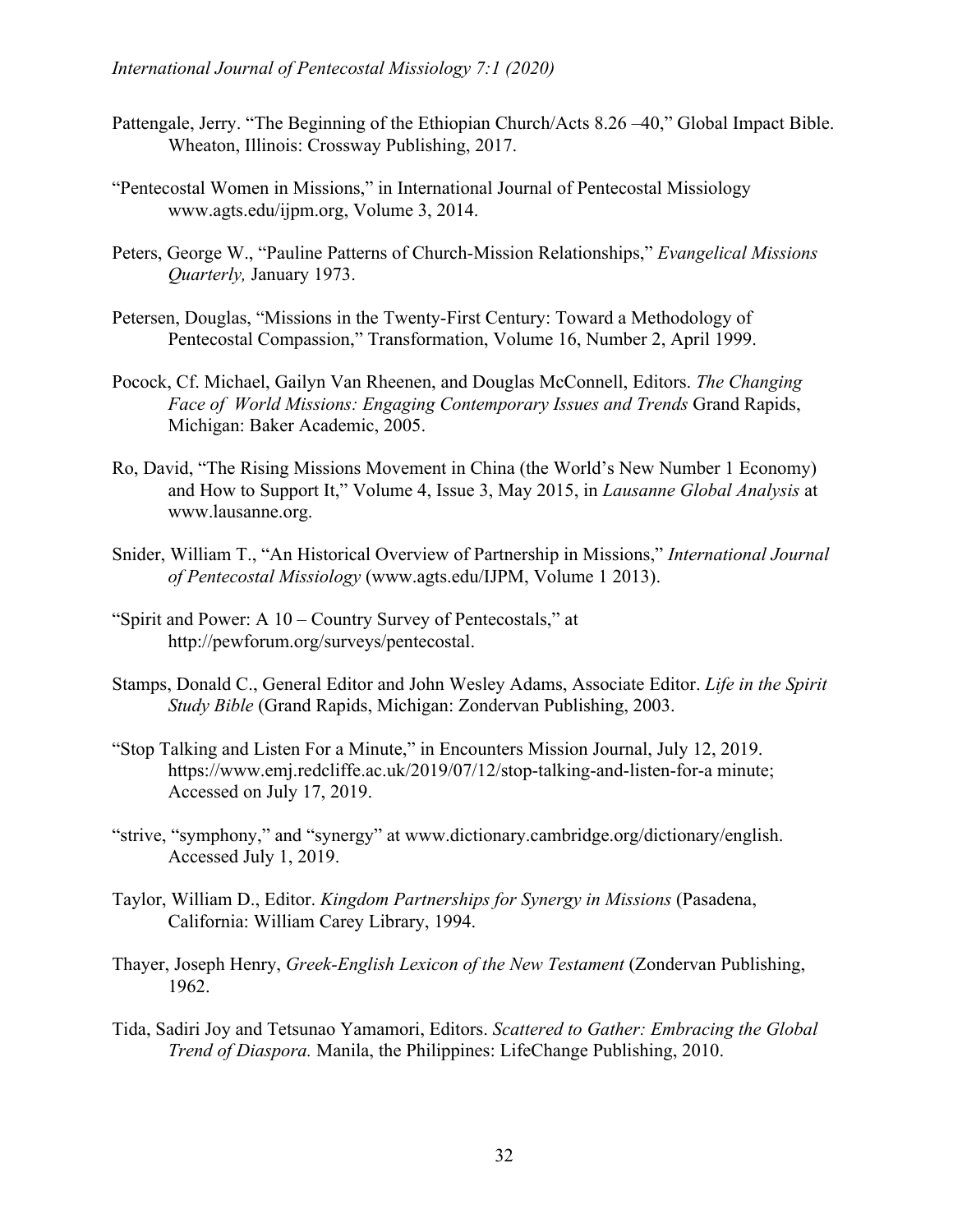- Vaughan, Curtis, General Editor. *The New Testament from 26 Translations*. Zondervan Publishing House, 1967.
- Vine, W.E., *An Expository Dictionary of New Testament Words* (Fleming H. Revell Company, 1966).
- *The Voice Bible: Step Into the Story of Scripture.* Ecclesia Bible Society 2012. Nashville, Tennessee: Thomas Nelson Publishers, 2012.
- Wan, Enoch, "The Phenomenon of Diaspora: Missiological Implications for Christian Missions," www.globalmissiology.org, Volume 4, Number 9, July 2012.
- "What is China's Belt and Road Initiative?" in The Economist, May 14, 2017. https://www.economist.com/the-economist-explains/2017/05/14/what-is-chinas-belt-androad-initiatve; Accessed on July 16, 2019.
- Williams, Mark L., "Collaborating The Commission: Working Together in World Evangelization," in Hamalainen and McClung, Editors. *Together in One Mission*.
- Wilson, Billy, "Together We Can: The Power of Networking and the Great Commission," in Hamalainen and McClung, Editors. *Together in One Mission*.

World Missions Commission of the Pentecostal World Fellowship, www.pwfmissions.net.

Zylstra, Sarah Eekhoff, "Babies Halt the Great Commission: Christian Researchers Think Population Growth Will Stall the Gospel's Spread, "Christianity Today, July/August 2015.

<sup>&</sup>lt;sup>1</sup> Unless otherwise noted, all Scripture citations are from the New International Version (NIV).

<sup>2</sup> "Vision and Purpose," at www.pentecostalworldfellowship.org. Accessed July 15, 2019.

 $3$  Ibid.

<sup>4</sup> As noted in an email from Arto Hamalainen, Chairman of the World Missions Commission, June 9, 2019.

<sup>5</sup> "Vision and Purpose," at www.pwfmissions.net. Accessed July 15, 2019.

<sup>6</sup> Arto Hamalainen and Grant McClung, Editors. *Together in One Mission: Pentecostal Cooperation in World Evangelization* (Cleveland, Tennessee: Pathway Press 2012); and Arto Hamalainen, *How To Start Missionary Work in New Sending Countries?* (Fida International 2014). These titles are also available online at: www.pwfmissions.net; www.worldagfellowship.org/missions; and www.MissionsResourceGroup.org

<sup>7</sup> "A Position Paper on the Essential Nature of the Church as the Missional People of God as Reflected in Pentecostal Self-Understanding," World Assemblies of God (WAGF) Theological Commission, May 2014.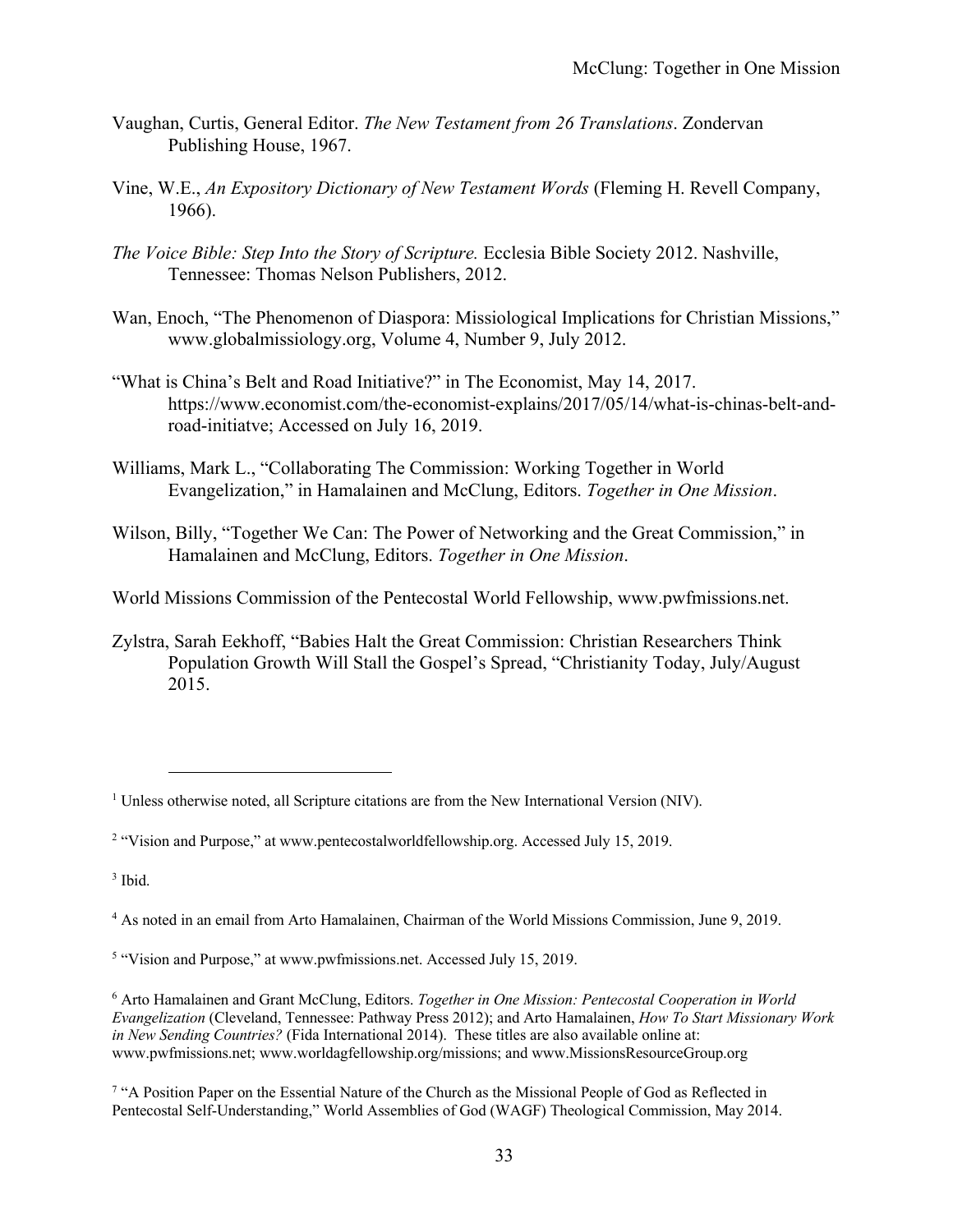<sup>8</sup> French L. Arrington, *The Ministry of Reconciliation: A Study of 2 Corinthians* (Grand Rapids, Michigan: Baker Book House, 1980), 105.

<sup>9</sup> William T. Snider, "An Historical Overview of Partnership in Missions," *International Journal of Pentecostal Missiology* (www.agts.edu/IJPM, Volume 1 2013), 20. See also in the same issue, the work of Mike McAteer, "Partnership in Mission: An Analysis of Hindrances and Practical Suggestions for Implementation."

<sup>10</sup> Joseph Henry Thayer, *Greek-English Lexicon of the New Testament* (Zondervan Publishing, 1962), 352.

<sup>11</sup> George W. Peters, "Pauline Patterns of Church-Mission Relationships," *Evangelical Missions Quarterly* (January 1973).

<sup>12</sup> "symphony," at www.dictionary.cambridge.org/dictionary/english/symphony. Accessed July 1, 2019.

<sup>13</sup> W.E. Vine, *An Expository Dictionary of New Testament Words* (Fleming H. Revell Company 1966), 43.

<sup>14</sup> Helen Bartlett Montgomery in Curtis Vaughan, General Editor. *The New Testament from 26 Translations* (Grand Rapids, Michigan: Zondervan Publishing House, 1967), 76.

<sup>15</sup> *The Voice Bible: Step Into the Story of Scripture.* Ecclesia Bible Society 2012 (Nashville, Tennessee: Thomas Nelson Publishers 2012), 1177.

<sup>16</sup> "synergy" at www.dictionary.cambridge/english/symphony. Accessed July 1, 2019.

<sup>17</sup> William D. Taylor, Editor. *Kingdom Partnerships for Synergy in Missions* (Pasadena, California: William Carey Library, 1994), 6 (available for online reading at www.worldevangelicals.org/resources).

<sup>18</sup> Vine, *An Expository Dictionary of New Testament Words*, 232, 345.

19 J.B. Phillips translation in Curtis Vaughan, General Editor. *The New Testament from 26 Translations,* 813.

<sup>20</sup> Mark L. Williams, "Collaborating The Commission: Working Together in World Evangelization," in Hamalainen and McClung, Editors. *Together in One Mission*, 119.

<sup>21</sup> Billy Wilson, "Together We Can: The Power of Networking and the Great Commission," in Hamalainen and McClung, Editors. *Together in One Mission,* 101–102.

<sup>22</sup> William Brooks, "A Biblical Understanding of the Diversity of Paul's Missionary Coworkers," in A. Scott Moreau and Beth Snoderly, Editors. *Reflecting God's Glory Together: Diversity in Evangelical Mission* (Pasadena, California: William Carey Library, 2011), 209.

<sup>23</sup> Grant McClung, *Globalbeliever.com: Connecting to God's Work in Your World* (Cleveland, Tennessee: Missions Resource Group, 2010), 147–148. Available online in English and Spanish at: www.MissionsResourceGroup.org.

<sup>24</sup> Donald C. Stamps, General Editor and John Wesley Adams, Associate Editor. *Life in the Spirit Study Bible* (Grand Rapids, Michigan: Zondervan Publishing, 2003), p. 1770.

<sup>25</sup> "strive" at www.dictionary.cambridge/english/symphony. Accessed July 1, 2019.

<sup>26</sup> Vine, *An Expository Dictionary of New Testament Words*, 84, 233, 304, 344.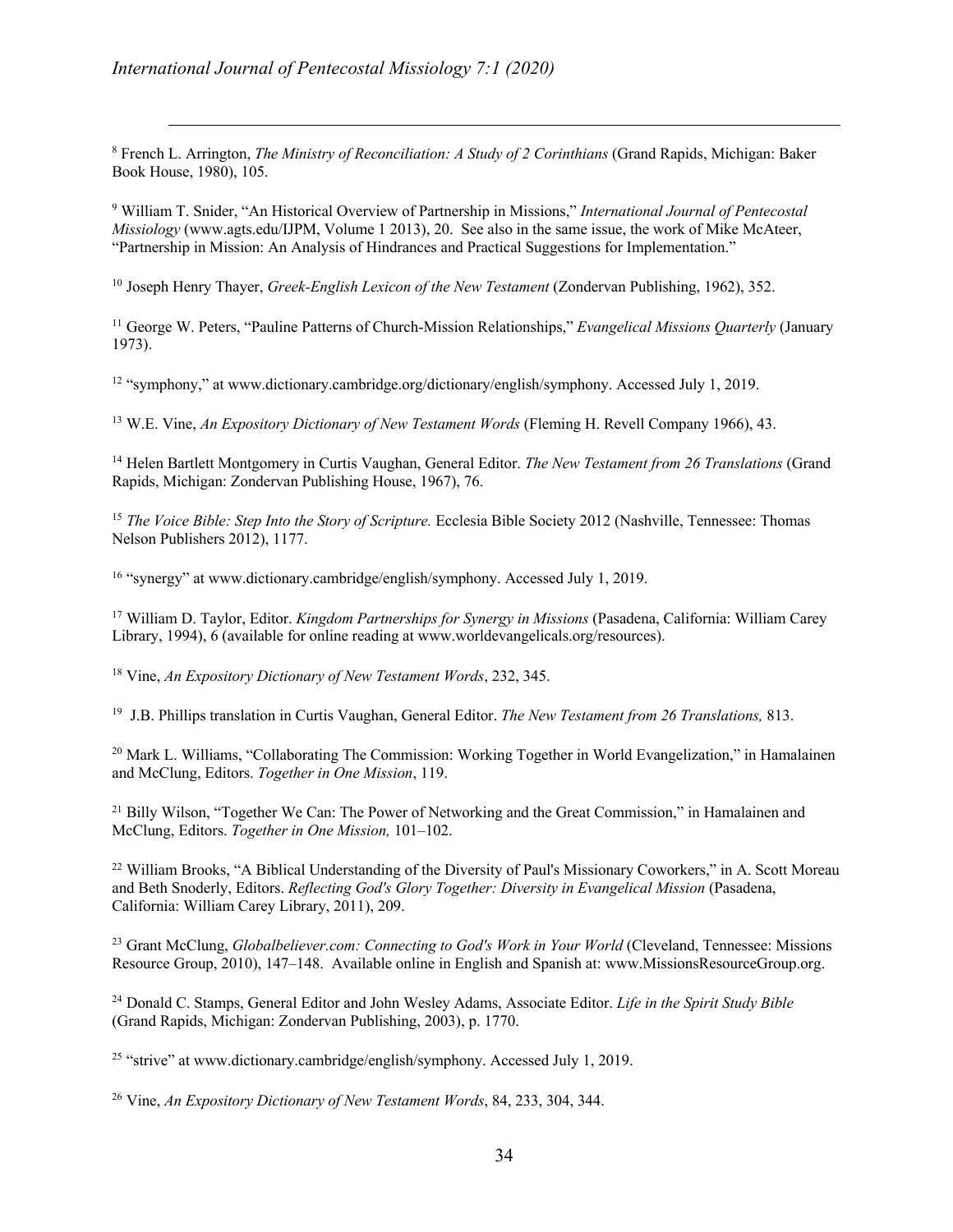<sup>27</sup> Grant McClung, "A Coalition of Commitment: Cooperation Opportunities for Contemporary Pentecostal Missions," in Hamalainen and McClung, Editors. *Together in One Mission*, 73.

<sup>28</sup> Vaughan, General Editor. *The New Testament from 26 Translations,* 899.

<sup>29</sup> Ibid.*,* 439.

<sup>30</sup> Ibid., 904.

<sup>31</sup> Vine, *An Expository Dictionary of New Testament Words*, 45–46.

<sup>32</sup> Vine, *An Expository Dictionary of New Testament Words*, 265.

<sup>33</sup> Stamps and Adams, *Life in the Spirit Study Bible*, 1896.

<sup>34</sup> Vaughan, General Editor. *The New Testament from 26 Translations,* 793.

<sup>35</sup> Grant McClung, "Missional Focus in a Milieu of Multiplicity: A Mental Map for Pentecostal Leaders," in "Resources" at www.MissionsResourceGroup.org; also in, *International Journal of Pentecostal Missiology* (www.agts.edu/ijpm), Volume 5 (2017). The paper was first presented to the World Missions Commission of the Pentecostal World Fellowship in Toronto, Canada, October 27 – 29, 2015. It was designed as a research/discussion resource (for consultations, retreats, and leadership conferences) for missions leaders in a wide variety of spheres of influence, such as missions agency leaders, field leaders, national missions leaders, missiologists, pastors, missionaries, and missional laity in the marketplace. It surveys 25 significant missions issues and trends under the categories of "Whole Gospel, Whole Church, Whole World." The resource provides 90 reflection/discussion questions, 30+ website resources, and includes 125 footnotes for further research/reading/teaching.

<sup>36</sup> Grant McClung, "God's Future Mission: Global Missiological Challenges Toward 2020 and Beyond," Pentecostal European Mission Consultation. Madrid, Spain, October 15, 2018; available in "Resources" at www.MissionsResourceGroup.org.

<sup>37</sup> Cf. Michael Pocock, Gailyn Van Rheenen, and Douglas McConnell, Editors. *The Changing Face of World Missions: Engaging Contemporary Issues and Trends* (Grand Rapids, Michigan: Baker Academic, 2005), 13.

<sup>38</sup> McClung, "Missional Focus," 16.

<sup>39</sup> Greg Mundis, "Arrow to the Heart," *So All Can Hear: Worldview* (Volume 5, Nr. 7 July 2019), 29.

<sup>40</sup> See ongoing resources and connections at www.lausanne.org/gwf.

<sup>41</sup> Andy Crouch, "Unexpected Global Lessons," *Christianity Today* (December, 2007), 30–32.

<sup>42</sup> McClung, "God's Future Mission," 9; also in McClung, *Globalbeliever.com*, 243.

<sup>43</sup> McClung, "Evangelists," in Stanley M. Burgess, Editor and Eduard M. Van Der Maas, Associate Editor. *The New International Dictionary of Pentecostal and Charismatic Movements*, Revised and Expanded Edition (Grand Rapids, Michigan: Zondervan Publishing 2002), 620.

<sup>44</sup> French L. Arrington. *The Acts of The Apostles: An Introduction and Commentary* (Peabody, Massachusetts: Hendrickson Publishers, 1988), 65.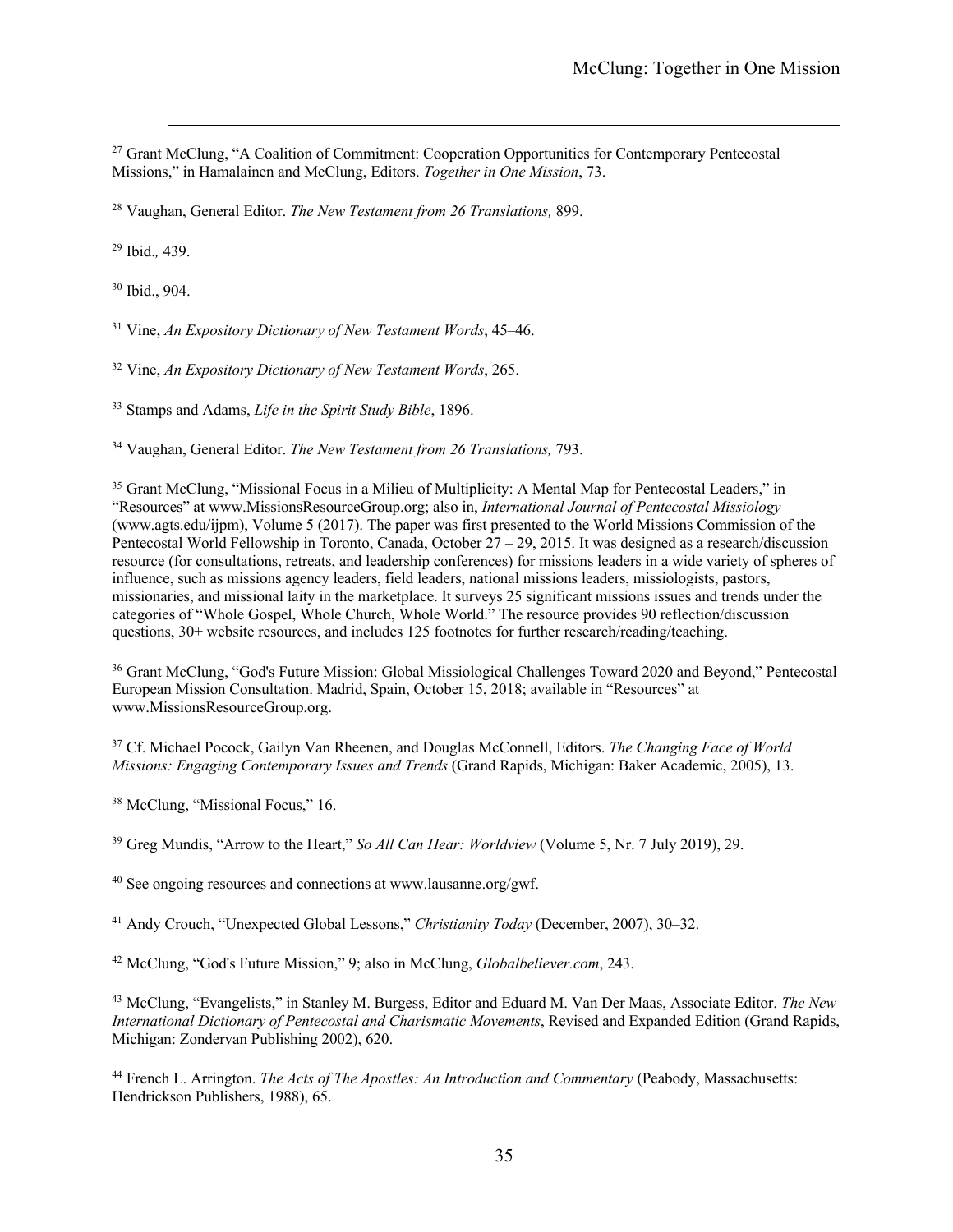<sup>45</sup> Harold Dollar. *St. Luke's Missiology: A Cross-Cultural Challenge* (Pasadena, California: William Carey Library, 1996), 72.

<sup>46</sup> Arrington. *The Acts of The Apostles*, 93.

<sup>47</sup> See the work of Greek historian Eusebius (AD  $263 - 339$ ) as cited as a study note in, "The Beginning of The Ethiopian Church/Acts 8.26 – 40," *Global Impact Bible* (Wheaton, Illinois: Crossway Publishing, 2017), 1462.

<sup>48</sup> Jack Bryan, "Return to Senders: Ethiopian Churches No Longer Want to Be On The Receiving End of The Great Commission," *Christianity Today* (July/August 2019), 50–53.

<sup>49</sup> McClung, "Missional Focus,"  $26 - 27$ .

<sup>50</sup> The United Nations reported an estimate of 258 million on December 18, 2017 (*International Migration Report* www.un.org/development/desa/publications/international-migration-report-2017.html); accessed July 16, 2019.

<sup>51</sup> McClung in Sadiri Joy Tira, "Diasporas from Cape Town 2010 to Manila 2015 and Beyond," *Lausanne Global Analysis* (March 2015, Volume 4, Issue 2) at www.lausanne.org/lga.

<sup>52</sup> McClung, "Moved by the Spirit: On Mission with God Among People on the Move," Pentecostal European Mission, Turin, Italy, November 16 – 19, 2015. Available in "Resources," at www.MissionsResourceGroup.org.

<sup>53</sup> From the "Seoul Declaration on Diaspora Missiology," in Lausanne Committee for World Evangelization. *Scattered to Gather: Embracing the Global Trend of Diaspora (Manila, Philippines: LifeChange Publishing, 2010).* 

<sup>54</sup> Cited in Enoch Wan, "The Phenomenon of Diaspora: Missiological Implications for Christian Missions," www.globalmissiology.org, Volume 4, Number 9 (July 2012).

<sup>55</sup> "'Diasporas' and God's Mission," in *Scattered to Gather*, 12. Note many diaspora missiology resources at www.lausanne.org and www.global-diaspora.com.

<sup>56</sup> Note these emphases in Sadiri Joy Tira and Tetsunao Yamamori, Editors. *Scattered and Gathered: A Global Compendium of Diaspora Missiology* (Oxford, United Kingdom: Regnum Books International, 2016), 3.

<sup>57</sup> Consider, for example, the burgeoning migrant Pentecostal mega churches in Europe and North America.

<sup>58</sup> "Faith on the Move – The Religious Affiliation of International Migrants," Pew Research Center – Religion and Public Life (https://www.pewforum.org/2012/03/08/religious-migration-exec); accessed on July 16, 2019.

<sup>59</sup> See added resources in McClung, "Missional Focus," 27, footnote 112. One of the titles clearly states missional self-image: Claudia Wahrisch-Oblau. *The Missionary Self-Perception of Pentecostal/Charismatic Church Leaders from the Global South in Europe: Bringing Back the Gospel* (Leiden, Netherlands: Brill Publishing, 2012).

<sup>60</sup> McClung, "Missional Focus," 29–30.

<sup>61</sup> Sarah Eekhoff Zylstra, "Babies Halt the Great Commission: Christian Researchers Think Population Growth Will Stall the Gospel's Spread," *Christianity Today* (July/August 2015), 18–19; cf. more of the research from Todd Johnson and colleagues at the Center for the Study of Global Christianity (www.globalchristianity.org), and the Study of Global Christianity Issue Network at www.lausanne.org.

<sup>62</sup> In Bangalore, India (June 17–21, 2013); cf. McClung "Executive Summary Report of the Global Leadership Forum," (unpublished); available upon request (grant.mcclung@gmail.com).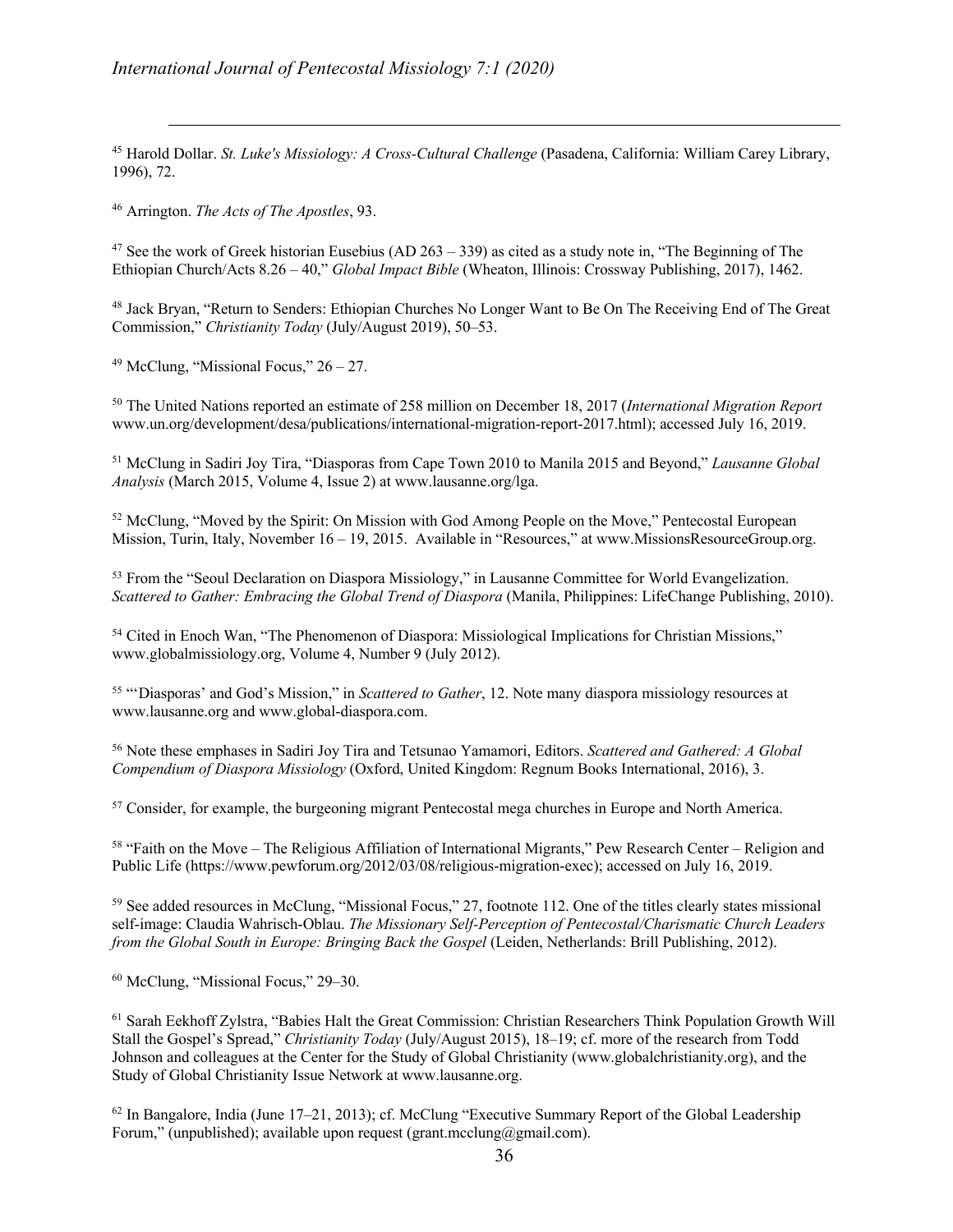<sup>63</sup> David Ro, "The Rising Missions Movement in China (the World's New Number 1 Economy) and How to Support It," Volume 4, Issue 3 (May 2015), in *Lausanne Global Analysis* at www.lausanne.org.

<sup>64</sup> Center for the Study of Global Christianity (www.globalchristianity.org), and the Study of Global Christianity Issue Network at www.lausanne.org.

<sup>65</sup> "What is China's Belt and Road Initiative?" in *The Economist* (May 14, 2017 https://www.economist.com/theeconomist-explains/2017/05/14/what-is-chinas-belt-and-road-initiative); Accessed on July 16, 2019.

<sup>66</sup> McClung, "Executive Summary Report," World Missions Commission in Tel Aviv, Israel (May 6–15, 2017).

<sup>67</sup> Jeremy Luedi, "China's Belt and Road: Exporting Evangelism?" in *The Diplomat* (July 4, 2018 https://www.thediplomat.com/so18.07/chinas-belt-and-road-exporting-evangelism); Accessed on July 10, 2019.

<sup>68</sup> Emily Dawes, "Chinese Christianity Encounters Islam Along the Belt and Road Initiative," *Asia Dialogue* (July 3, 2019 https://www.theasiadialogue.com); Accessed on July 10, 2019.

<sup>69</sup> Tom Hancock, "China Missionaries Seek Converts Along the Belt and Road," *Financial Times* (August 10, 2017 https://www.ft.com); Accessed July 10, 2019.

<sup>70</sup> McClung, "Missional Focus," 30–31.

<sup>71</sup> Cf. The chapters by Allen Anderson, "Towards a Pentecostal Missiology for the Majority World," 169–189; Grant McClung, "Third Millennium-Third Church," 233-241; and Reuben Ezemadu, "The Role of the Majority Church in Missions," 243-250 in Grant McClung, Editor. *Azusa Street and Beyond*: *Missional Commentary on the Global Pentecostal/Charismatic Movement* (Bridge-Logos Publishing, Revised Edition 2012).

<sup>72</sup> "Spirit and Power: A 10 – Country Survey of Pentecostals," at http://pewforum.org/surveys/pentecostal. Accessed June 5, 2019.

<sup>73</sup> Also discussed in Grant McClung, "Essential Characteristics of Pentecostal Mission," in Stanley M. Burgess and Paul W. Lewis, Editors. *A Light to the Nations: Explorations in Ecumenism, Missions, and Pentecostalism* (Eugene, Oregon: Pickwick Publications, 2017), 182–183.

<sup>74</sup> Peter Kuzmic, "Pentecostals in the Evangelical Family: A Historical and Theological Reflection" in Hamalainen and McClung. *Together in One Mission*, 37–62.

<sup>75</sup> Todd M. Johnson and Gina A. Zurlo, "Christian Martyrdom as a Pervasive Phenomenon," in *Modern Society and Social Science* (Volume 51, Number 6, 2014), 679–685.

<sup>76</sup> Douglas Petersen, "Missions in the Twenty-First Century: Toward a Methodology of Pentecostal Compassion," *Transformation* (Volume 16, Number 2, April 1999), 58.

<sup>77</sup> McClung, "Missional Focus," 22–23.

<sup>78</sup> Note the theme of "Pentecostal Women in Missions," in *International Journal of Pentecostal Missiology* (www.agts.edu/ijpm.org, Volume 3, 2014); see the "Partnership of Men and Women" Issue Network at www.lausanne.org.

<sup>79</sup> McClung, "Missional Focus," 19–20.

<sup>80</sup> Ibid, p. 2; the model expanded in McClung, "God's Future Mission," 10.